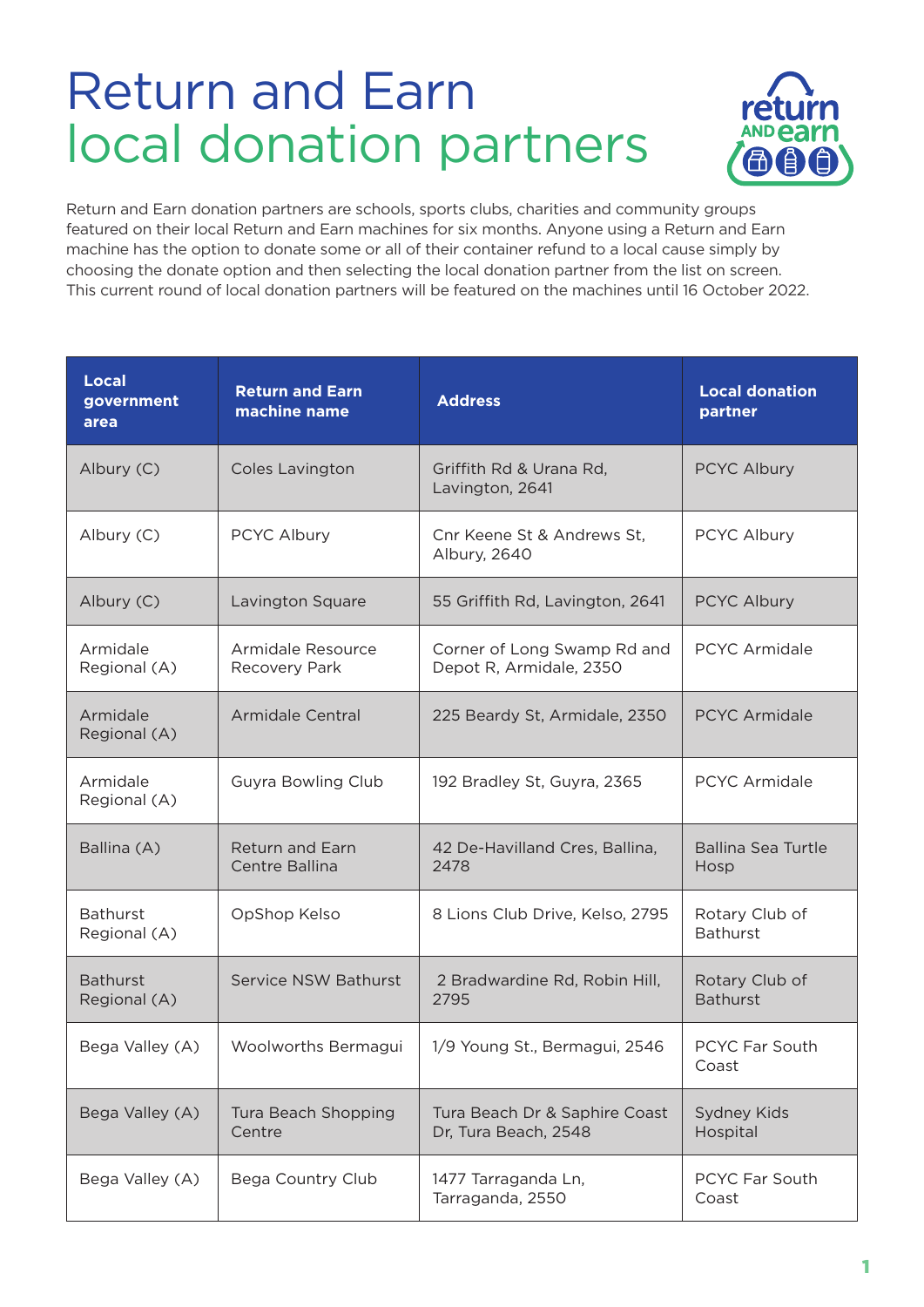| <b>Local</b><br>government<br>area | <b>Return and Earn</b><br>machine name         | <b>Address</b>                                     | <b>Local donation</b><br>partner |
|------------------------------------|------------------------------------------------|----------------------------------------------------|----------------------------------|
| Bellingen (A)                      | Connell Park Bellingen                         | 1149 Waterfall Way, Bellingen,<br>2454             | Bellingen<br>Neighbourhood Ctr   |
| Blacktown (C)                      | <b>Woolworths Prospect</b>                     | Flushcombe Road & Myrtle<br>Street, Prospect, 2148 | <b>Sydney Marae</b><br>Alliance  |
| Blacktown (C)                      | Cleanaway Eastern<br>Creek                     | 1A Raffles Glade, Eastern<br>Creek, 2766           | Asylum Seekers<br>Centre         |
| Blacktown (C)                      | Plumpton Hotel<br>Glendenning                  | 556 Richmond Rd,<br>Glendenning, 2761              | <b>PCYC Mount Druitt</b>         |
| Blacktown (C)                      | <b>Kings Langley</b><br><b>Shopping Centre</b> | Ravenhill St, Kings Langley,<br>2147               | <b>Sydney Marae</b><br>Alliance  |
| Blacktown (C)                      | Parklea Markets                                | 601 Sunnyholt Rd, Parklea,<br>2768                 | Asylum Seekers<br>Centre         |
| Blacktown (C)                      | <b>United Petroleum</b><br>Vineyard            | 1540 Windsor Rd, Vineyard,<br>2765                 | Asylum Seekers<br>Centre         |
| Blacktown (C)                      | Woolworths Schofields                          | 217 Railway Terrace, Schofields,<br>2762           | Asylum Seekers<br>Centre         |
| Blacktown (C)                      | <b>PCYC Mount Druitt</b>                       | 453A Luxford Rd, Shalvey,<br>2770                  | <b>PCYC Mount Druitt</b>         |
| Blacktown (C)                      | Home Co Marsden<br>Park                        | 17/43 Hollinsworth Rd, Marsden<br>Park, 2765       | Asylum Seekers<br>Centre         |
| Blacktown (C)                      | Aventus Marsden Park<br>Home                   | 9-49 Hollinsworth Rd, Marsden<br>Park, 2765        | Asylum Seekers<br>Centre         |
| Blacktown (C)                      | Plumpton Marketplace                           | 262 Jersey Rd, Plumpton, 2761                      | <b>PCYC Mount Druitt</b>         |
| Blacktown (C)                      | Minchinbury Fruit<br>Market                    | 1039 Great Western Hwy,<br>Minchinbury, 2770       | <b>PCYC Mount Druitt</b>         |
| Blacktown (C)                      | The Ponds Shopping<br>Centre                   | The Ponds Blvd & Riverbank<br>Dr, The Ponds, 2769  | Asylum Seekers<br>Centre         |
| Blacktown (C)                      | <b>Ampol Seven Hills</b>                       | 38 Abbott Rd, Seven Hills, 2147                    | <b>Sydney Marae</b><br>Alliance  |
| Blacktown (C)                      | Quakers Inn                                    | 7 Nirimba Dr, Quakers Hill,<br>2763                | Asylum Seekers<br>Centre         |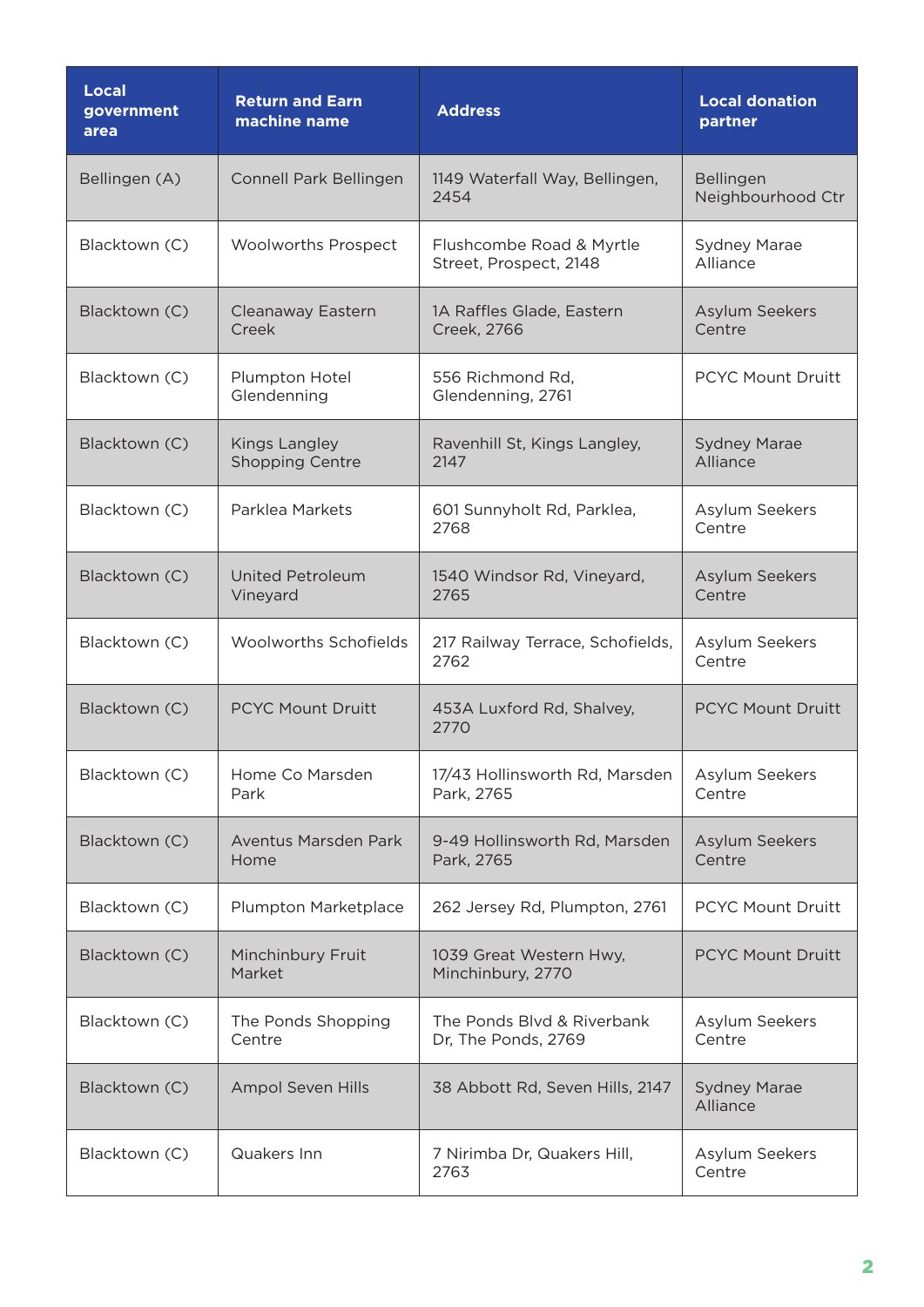| <b>Local</b><br>government<br>area | <b>Return and Earn</b><br>machine name                | <b>Address</b>                                       | <b>Local donation</b><br>partner   |
|------------------------------------|-------------------------------------------------------|------------------------------------------------------|------------------------------------|
| Blacktown (C)                      | Lalor Park Shopping<br>Centre                         | Cnr Northcott Rd and Freeman<br>St, Lalor Park, 2147 | <b>Sydney Marae</b><br>Alliance    |
| Blacktown (C)                      | Homemaker Prospect                                    | 19 Stoddart Rd, Prospect, 2148                       | <b>Sydney Marae</b><br>Alliance    |
| Blacktown (C)                      | Westfield Mount Druitt                                | Carlisle Ave, Mount Druitt,<br>2770                  | <b>PCYC Mount Druitt</b>           |
| Blacktown (C)                      | Eastern Creek Quarter                                 | 159 Rooty Hill Rd S, Eastern<br>Creek, 2766          | Asylum Seekers<br>Centre           |
| Blacktown (C)                      | Return and Earn<br>Centre Blacktown                   | 10 Third Ave, Blacktown, 2148                        | Asylum Seekers<br>Centre           |
| <b>Blue Mountains</b><br>(C)       | Winmalee Village                                      | 32-44 White Cross Rd,<br>Winmalee, 2777              | Asylum Seekers<br>Centre           |
| <b>Blue Mountains</b><br>(C)       | <b>Wentworth Falls</b><br>Country Club                | 206 Blaxland Rd, Wentworth<br>Falls, 2782            | <b>Hazelbrook Public</b><br>School |
| Botany Bay (C)                     | Westfields<br>Eastgardens                             | 152 Bunnerong Rd,<br>Eastgardens, 2036               | Sydney Autism<br>Lions Club        |
| Byron (A)                          | Byron Bay Cavanbah<br>Centre                          | 249 Ewingsdale Road, Byron<br>Bay, 2481              | Mullumbimby<br>Rotary              |
| Byron (A)                          | Mullumbimby Ex<br>Services Bowling Club               | 7 Jubilee Ave, Mullumbimby,<br>2482                  | Mullumbimby<br>Rotary              |
| Camden (A)                         | <b>Woolworths Spring</b><br>Farm                      | 254 Richardson Rd, Spring<br>Farm, 2570              | <b>Turning Point</b><br>Camden     |
| Camden (A)                         | <b>Woolworths Camden</b>                              | 35 Oxley St., Camden, 2570                           | <b>Turning Point</b><br>Camden     |
| Camden (A)                         | Narellan Town Centre                                  | 326 Camden Valley Way,<br>Narellan, 2567             | <b>Turning Point</b><br>Camden     |
| Camden (A)                         | Mt Annan Sustainable<br>Living Centre                 | 1 Mount Annan Dr, Mount<br>Annan, 2567               | Macarthur<br>Sustainable Living    |
| Camden (A)                         | Oran Park Podium                                      | 351 Oran Park Dr, Oran Park,<br>2570                 | <b>Turning Point</b><br>Camden     |
| Camden (A)                         | <b>Emerald Hills</b><br>Shopping Centre<br>Leppington | Emerald Hills Blvd,<br>Leppington, 2179              | Sydney Marae<br>Alliance           |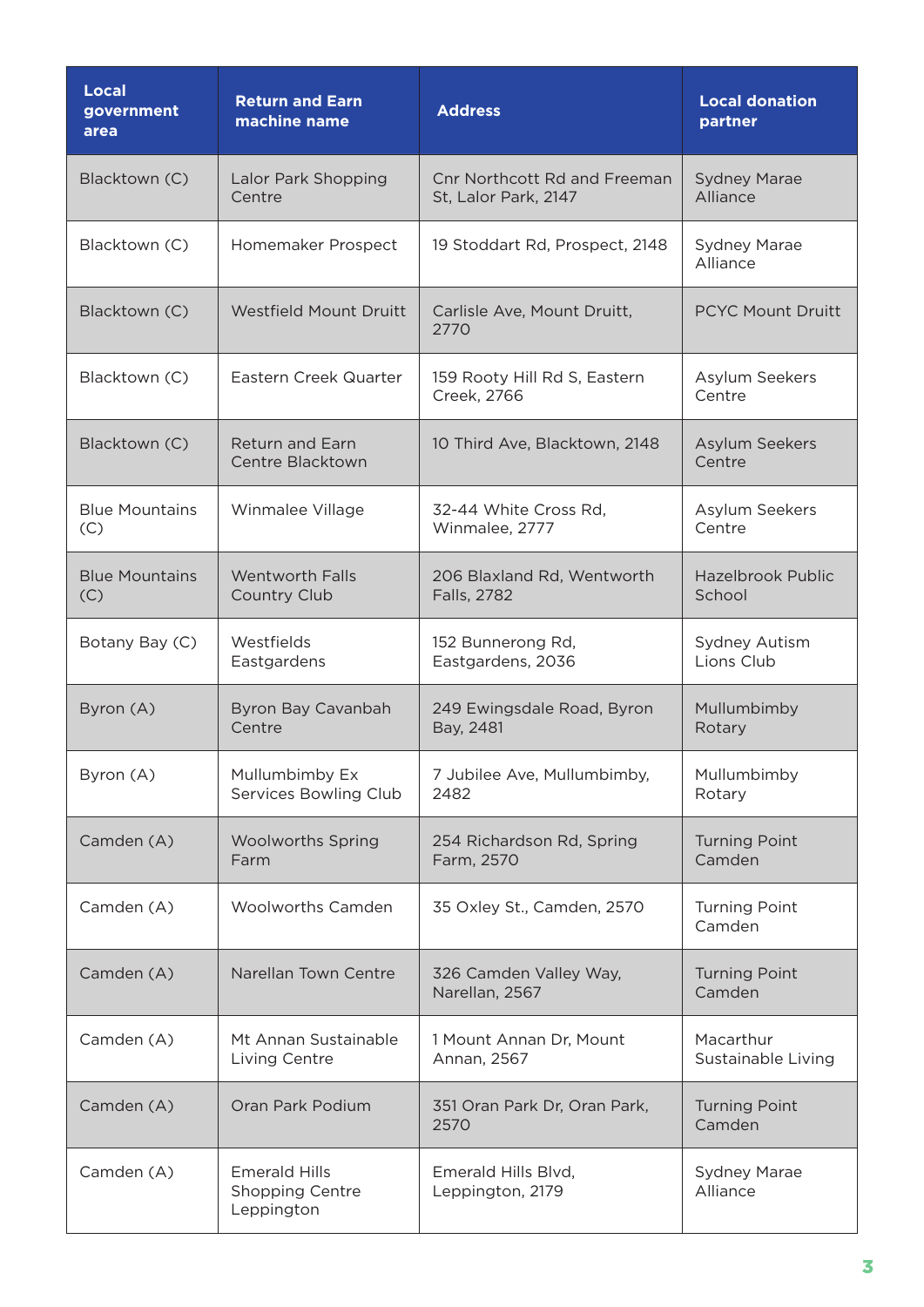| Local<br>government<br>area  | <b>Return and Earn</b><br>machine name | <b>Address</b>                       | <b>Local donation</b><br>partner   |
|------------------------------|----------------------------------------|--------------------------------------|------------------------------------|
| Campbelltown                 | Campbelltown Mall                      | 271 Queen St, Campbelltown,          | <b>Macarthur Sunrise</b>           |
| $(C)$ (NSW)                  |                                        | 2560                                 | Rotary                             |
| Campbelltown                 | Ingleburn Town Centre                  | Crn Norfolk and Nardoo St.           | Macarthur                          |
| $(C)$ (NSW)                  |                                        | Ingleburn, 2565                      | Sustainable Living                 |
| Campbelltown                 | Macarthur Square                       | 200 Gilchrist Drive,                 | <b>Macarthur Sunrise</b>           |
| $(C)$ (NSW)                  | Campbelltown                           | Campbelltown, 2560                   | Rotary                             |
| Campbelltown                 | <b>Woolworths Minto</b>                | 10 Brookfield Road, Minto,           | Macarthur Sunrise                  |
| $(C)$ (NSW)                  |                                        | 2566                                 | Rotary                             |
| Campbelltown                 | <b>Woolworths Eagle</b>                | 180 Gould Rd, Eagle Vale,            | <b>Macarthur Sunrise</b>           |
| $(C)$ (NSW)                  | Vale                                   | 2558                                 | Rotary                             |
| Campbelltown                 | Macarthur Tavern                       | Cnr Gilchrist Dr & Kellicar Rd,      | <b>Macarthur Sunrise</b>           |
| $(C)$ (NSW)                  | Campbelltown                           | Campbelltown, 2560                   | Rotary                             |
| Campbelltown<br>$(C)$ (NSW)  | Raby Tavern                            | 39 Spitfire Dr, Raby, 2566           | <b>Macarthur Sunrise</b><br>Rotary |
| Campbelltown                 | Marketfair                             | 4 Tindall St, Campbelltown,          | <b>Macarthur Sunrise</b>           |
| $(C)$ (NSW)                  | Campbelltown                           | 2560                                 | Rotary                             |
| Campbelltown                 | <b>Airds Newbrook</b>                  | 44 Riverside Dr, Airds, 2560         | <b>Macarthur Sunrise</b>           |
| $(C)$ (NSW)                  | Village                                |                                      | Rotary                             |
| Canterbury-<br>Bankstown (A) | Woolworths Revesby                     | 60 Marco Ave, Revesby, 2212          | Asylum Seekers<br>Centre           |
| Canterbury-<br>Bankstown (A) | <b>Woolworths Bass Hill</b>            | 753 Hume Highway, Bass Hill,<br>2197 | <b>Brothers in Need</b>            |
| Canterbury-                  | Punchbowl                              | 1618 Canterbury Rd,                  | <b>Brothers in Need</b>            |
| Bankstown (A)                | Officeworks                            | Punchbowl, 2196                      |                                    |
| Canterbury-<br>Bankstown (A) | <b>Bankstown Golf Club</b>             | 70 Ashford Ave, Milperra, 2214       | Asylum Seekers<br>Centre           |
| Canterbury-                  | Aventus Bankstown                      | 9-49 Chapel Rd, Bankstown,           | <b>Brothers in Need</b>            |
| Bankstown (A)                | Home                                   | 2200                                 |                                    |
| Canterbury-                  | Arena Sports Club                      | 140 Rookwood Rd, Yagoona,            | <b>Brothers in Need</b>            |
| Bankstown (A)                | Yagoona                                | 2199                                 |                                    |
| Canterbury-                  | Magpie Sports Club                     | 46 Hampton St, Croydon Park,         | Rev Bill Crews                     |
| Bankstown (A)                | Croydon Park                           | 2133                                 | Foundation                         |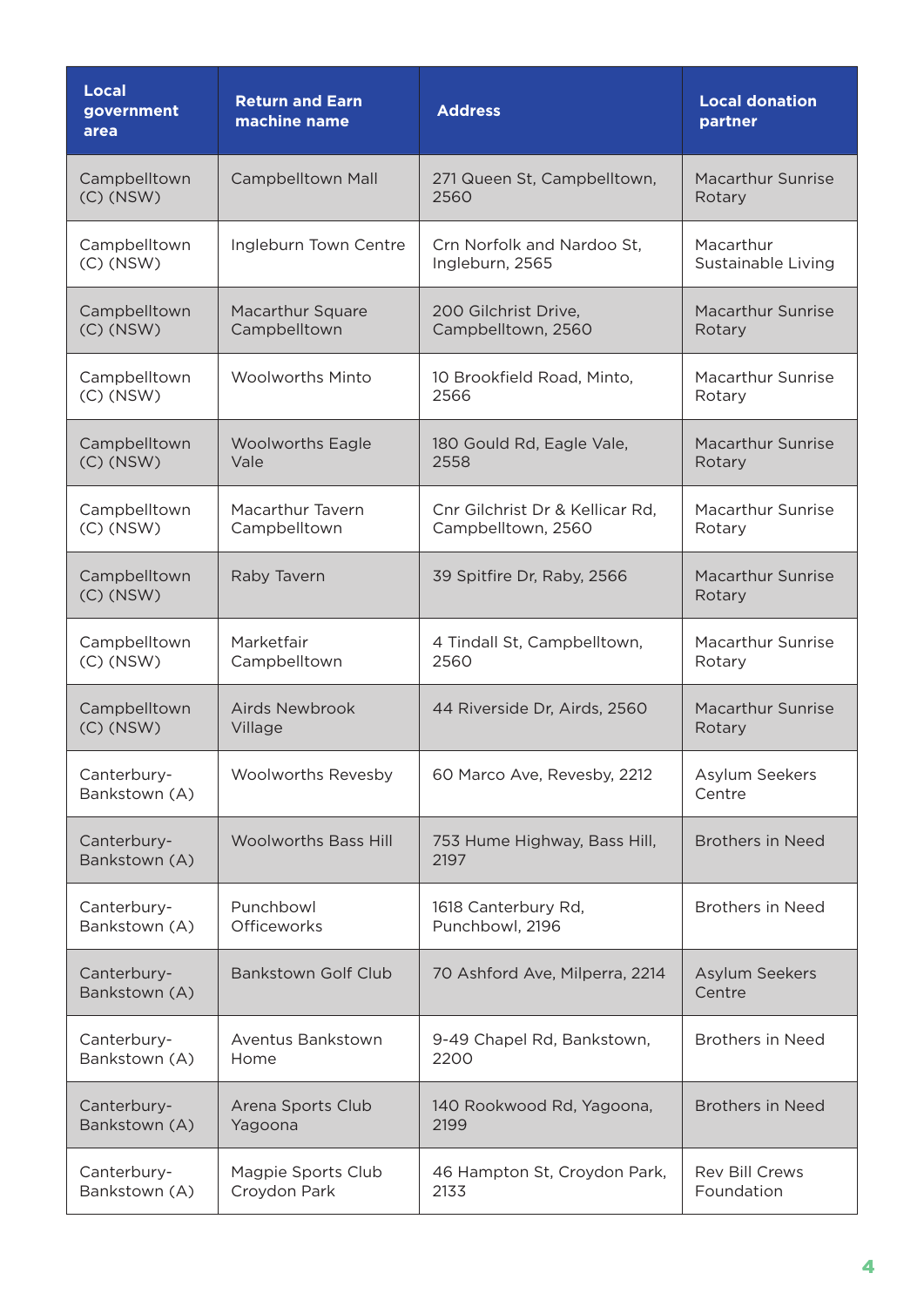| <b>Local</b><br>government<br>area  | <b>Return and Earn</b><br>machine name | <b>Address</b>                 | <b>Local donation</b><br>partner     |
|-------------------------------------|----------------------------------------|--------------------------------|--------------------------------------|
| Canterbury-                         | <b>Return and Earn</b>                 | 26 Clapham Rd, Regents Park,   | <b>Brothers in Need</b>              |
| Bankstown (A)                       | <b>Centre Regents Park</b>             | 2143                           |                                      |
| Canterbury-                         | Return and Earn                        | 4 Enterprise Ave, Padstow,     | Asylum Seekers                       |
| Bankstown (A)                       | Centre Padstow                         | 2211                           | Centre                               |
| Canterbury-<br>Bankstown (A)        | Return and Earn<br>Centre Lakemba      | 82 Yerrick Rd, Lakemba, 2195   | <b>Brothers in Need</b>              |
| <b>Central Coast</b><br>$(C)$ (NSW) | <b>Woolworths Lisarow</b>              | 3 Parsons Rd, Lisarow, 2250    | <b>Central Coast</b><br>Rescue Squad |
| <b>Central Coast</b>                | <b>Woolworths Bateau</b>               | 12 Bay Village Rd, Bateau Bay, | Central Coast                        |
| $(C)$ (NSW)                         | <b>Bay</b>                             | 2261                           | Rescue Squad                         |
| <b>Central Coast</b>                | <b>Woolworths Erina Fair</b>           | 620-658 Terrigal Drive, Erina, | Mary Mac s Place                     |
| $(C)$ (NSW)                         |                                        | 2250                           | Woy Woy                              |
| <b>Central Coast</b>                | Coles Wadalba                          | Figtree Blvd & Orchid Way,     | <b>Central Coast</b>                 |
| $(C)$ (NSW)                         |                                        | Wadalba, 2259                  | Rescue Squad                         |
| <b>Central Coast</b>                | <b>Green Point Village</b>             | Avoca Dr & Sun Valley Rd,      | Mary Mac s Place                     |
| $(C)$ (NSW)                         |                                        | Green Point, 2251              | Woy Woy                              |
| <b>Central Coast</b><br>$(C)$ (NSW) | Wyong Golf Club                        | 319 Pacific Hwy, Wyong, 2259   | <b>Central Coast</b><br>Rescue Squad |
| <b>Central Coast</b><br>$(C)$ (NSW) | Kincumber Village                      | 43 Avoca Dr, Kincumber, 2251   | Mary Mac s Place<br>Woy Woy          |
| <b>Central Coast</b>                | Coles San Remo                         | 21 Pacific Hwy, San Remo,      | Southlake                            |
| $(C)$ (NSW)                         |                                        | 2262                           | <b>Community Svces</b>               |
| <b>Central Coast</b>                | <b>Woolworths Lake</b>                 | 1 Tall Timbers Rd, Lake        | <b>Central Coast</b>                 |
| $(C)$ (NSW)                         | Munmorah                               | Munmorah, 2259                 | Rescue Squad                         |
| <b>Central Coast</b>                | Aventus Tuggerah                       | Cnr Wyong Rd & Bryant Dr,      | <b>Central Coast</b>                 |
| $(C)$ (NSW)                         | <b>Super Centre</b>                    | Tuggerah, 2259                 | Rescue Squad                         |
| <b>Central Coast</b>                | Hope Unlimited                         | 164 Pacific Hwy, Charmhaven,   | <b>Central Coast</b>                 |
| $(C)$ (NSW)                         | Church Charmhaven                      | 2263                           | Rescue Squad                         |
| <b>Central Coast</b>                | Doyalson Wyee RSL                      | Pacific Hwy, Doyalson, 2262    | Southlake                            |
| $(C)$ (NSW)                         | Club                                   |                                | <b>Community Svces</b>               |
| <b>Central Coast</b><br>$(C)$ (NSW) | Coles Killarney Vale                   | Wyong Rd, Killarney Vale, 2261 | <b>Central Coast</b><br>Rescue Squad |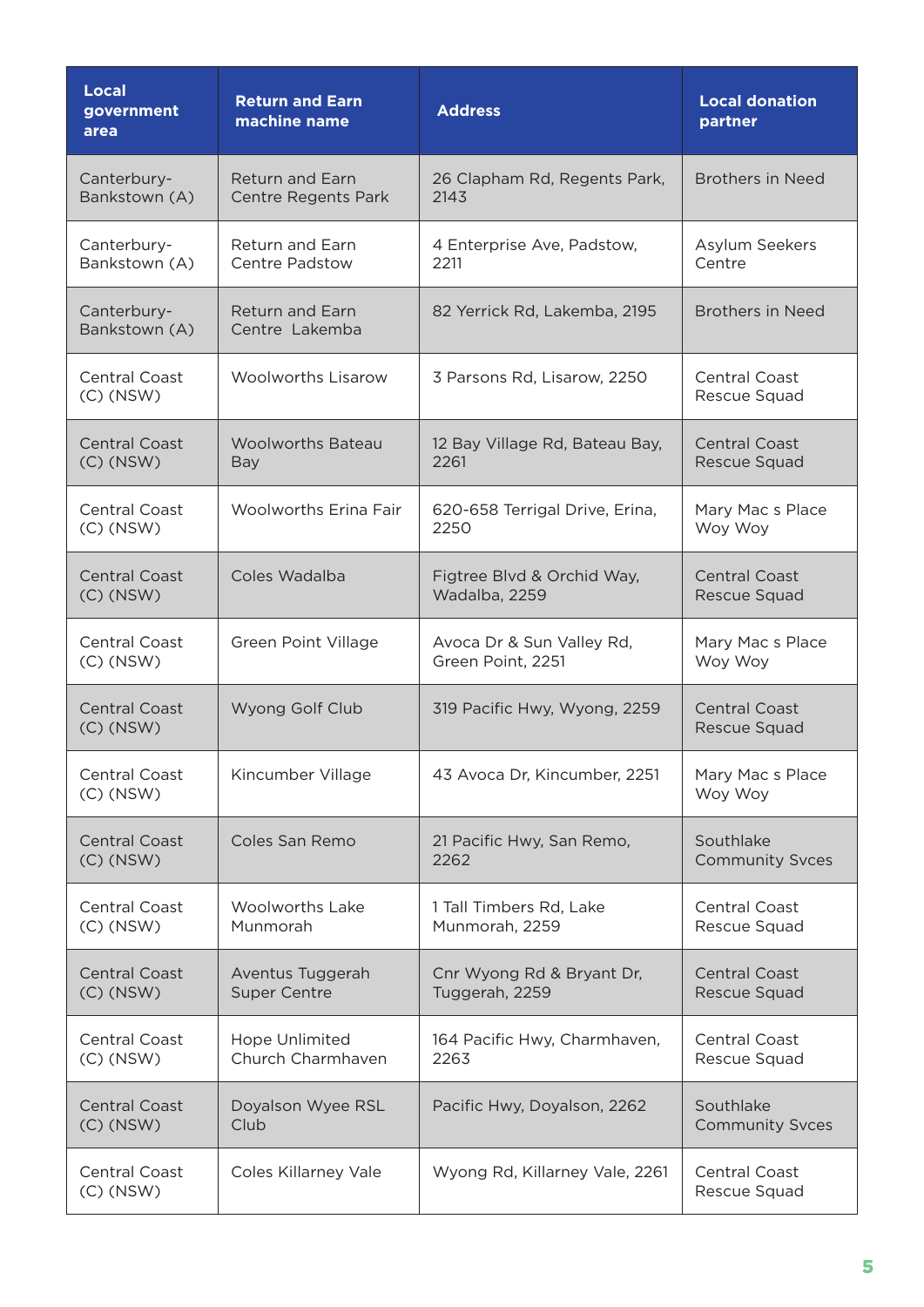| <b>Local</b><br>government<br>area  | <b>Return and Earn</b><br>machine name    | <b>Address</b>                                        | <b>Local donation</b><br>partner     |
|-------------------------------------|-------------------------------------------|-------------------------------------------------------|--------------------------------------|
| <b>Central Coast</b><br>$(C)$ (NSW) | Mangrove Mountain<br><b>Memorial Club</b> | 18 Hallards Rd, Central<br>Mangrove, 2250             | <b>Central Coast</b><br>Rescue Squad |
| <b>Central Coast</b><br>$(C)$ (NSW) | Woolworths Wadalba                        | Cnr Figtree Hwy & Pacific<br>Hwy, Wadalba, 2259       | <b>Central Coast</b><br>Rescue Squad |
| <b>Central Coast</b><br>$(C)$ (NSW) | Lake Haven Shopping<br>Centre             | Lake Haven Dr & Goobarabah<br>Ave, Lake Haven, 2263   | <b>Central Coast</b><br>Rescue Squad |
| <b>Central Coast</b><br>$(C)$ (NSW) | <b>Gosford Greyhounds</b>                 | Showground Rd, Gosford,<br>2250                       | <b>Central Coast</b><br>Rescue Squad |
| <b>Central Coast</b><br>$(C)$ (NSW) | Westfield Tuggerah                        | 50 Wyong Rd, Tuggerah, 2259                           | <b>Central Coast</b><br>Rescue Squad |
| Central Coast<br>$(C)$ (NSW)        | Woolworths Woy Woy                        | Oval Ave, Woy Woy, 2256                               | Mary Mac s Place<br>Woy Woy          |
| <b>Central Coast</b><br>$(C)$ (NSW) | Aston Road Erina                          | 2-6 Aston Rd, Erina, 2250                             | Mary Mac s Place<br>Woy Woy          |
| Cessnock (C)                        | <b>Big W Cessnock</b>                     | 20 North Ave, Cessnock, 2325                          | Early Links<br><b>Support Svces</b>  |
| Cessnock (C)                        | Kurri Kurri Bowling<br>Club               | 3 Tarro St, Kurri Kurri, 2327                         | Early Links<br><b>Support Svces</b>  |
| Cessnock (C)                        | Miller Park Sports Club                   | 6 Maitland St, East Branxton,<br>2335                 | Early Links<br><b>Support Svces</b>  |
| Cessnock (C)                        | Northcote Road Kurri<br>Kurri             | 115 Northcote St, Kurri Kurri,<br>2327                | Early Links<br><b>Support Svces</b>  |
| Cessnock (C)                        | Nulkaba BP                                | 247 Wine Country Dr, Nulkaba,<br>2325                 | Early Links<br><b>Support Svces</b>  |
| <b>Clarence Valley</b><br>(A)       | <b>Shell Coles Express</b><br>Grafton     | 93 Bent Street, South Grafton,<br>2460                | HopeStreet<br>Grafton                |
| Clarence Valley<br>(A)              | <b>Woolworths Grafton</b>                 | 52-74 Fitzroy Street, Grafton,<br>2460                | HopeStreet<br>Grafton                |
| <b>Clarence Valley</b><br>(A)       | Yamba Bowling Club                        | 44 Wooli Street, Yamba, 2464                          | <b>Marine Rescue</b><br>Iluka Yamba  |
| Coffs Harbour<br>(C)                | Woolworths<br>Woolgoolga                  | Pullen St. & Solitary Island<br>Way, Woolgoolga, 2456 | Woolgoolga Public<br>School          |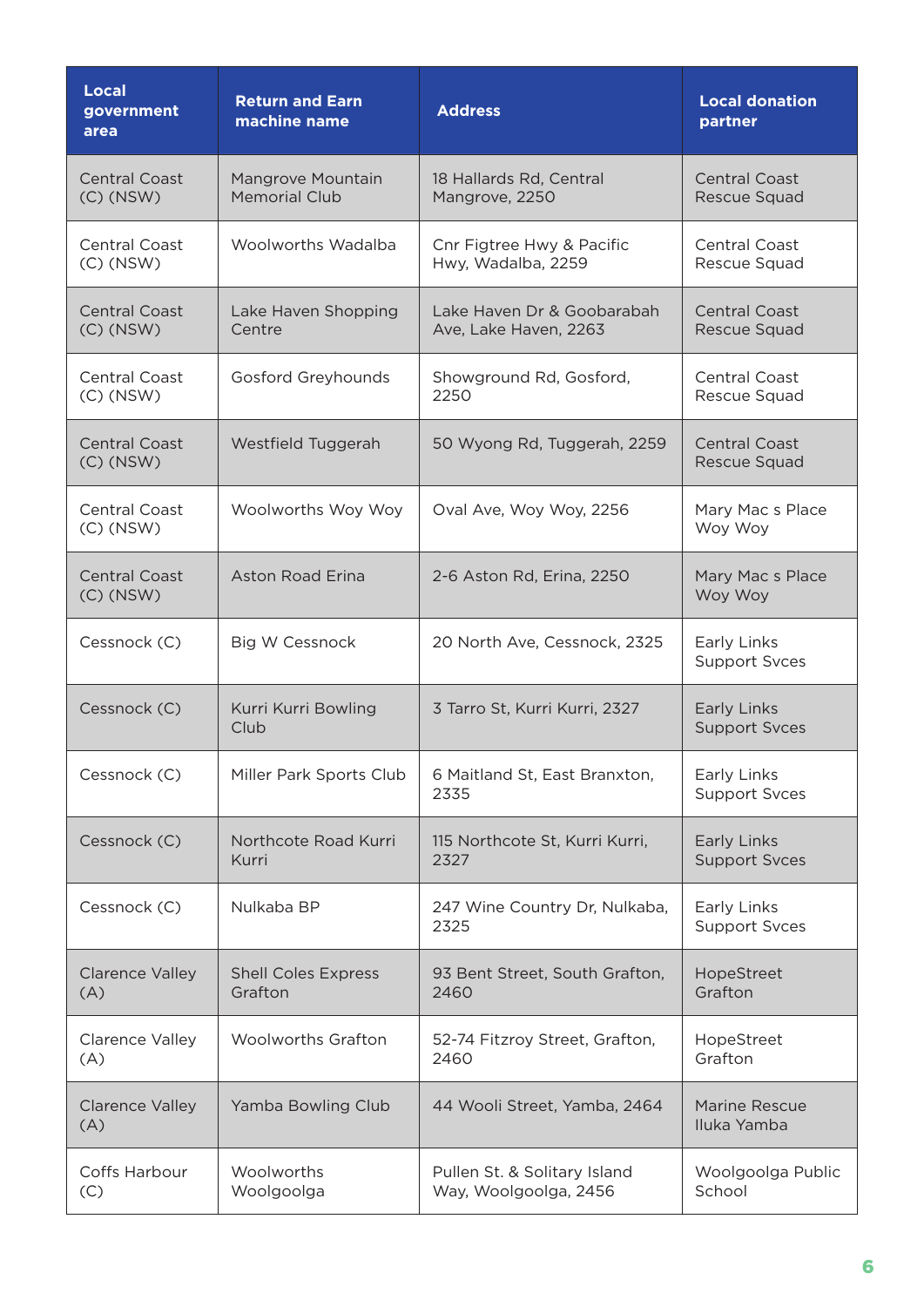| <b>Local</b><br>government<br>area | <b>Return and Earn</b><br>machine name     | <b>Address</b>                                                | <b>Local donation</b><br>partner |
|------------------------------------|--------------------------------------------|---------------------------------------------------------------|----------------------------------|
| <b>Coffs Harbour</b><br>(C)        | Home Co Coffs<br>Harbour                   | 211 Pacific Hwy, Coffs Harbour,<br>2450                       | <b>Coffs Snappers</b>            |
| Cowra (A)                          | <b>Woolworths Cowra</b>                    | 3-9 Railway Ln., Cowra, 2794                                  | <b>PCYC Cowra</b>                |
| Cumberland (A)                     | Pemulwuy<br>Marketplace                    | Greystanes Rd & Butu Wargun<br>Dr, Pemulwuy, 2145             | <b>Sydney Marae</b><br>Alliance  |
| Cumberland (A)                     | Crown on McCredie                          | 135 Fairfield Rd, Guildford<br>West, 2161                     | <b>Sydney Marae</b><br>Alliance  |
| Cumberland (A)                     | <b>Woolworths Berala</b>                   | 156 Woodburn Rd, Berala, 2141                                 | <b>Asylum Seekers</b><br>Centre  |
| Cumberland (A)                     | <b>Stockland Merrylands</b>                | McFarlane St, Merrylands,<br>2160                             | Asylum Seekers<br>Centre         |
| Cumberland (A)                     | Auburn Redyard                             | 100 Parramatta Rd, Auburn,<br>2144                            | Asylum Seekers<br>Centre         |
| Cumberland (A)                     | <b>Holroyd Gardens</b>                     | Pitt St & Walpole St,<br>Merrylands, 2160                     | <b>Sydney Marae</b><br>Alliance  |
| Cumberland (A)                     | Lidcombe Centre                            | 92 Parramatta Rd, Lidcombe,<br>2141                           | <b>Asylum Seekers</b><br>Centre  |
| Cumberland (A)                     | Toongabbie Portico<br>Plaza                | 17-19 Aurelia St, Toongabbie,<br>2146                         | <b>Sydney Marae</b><br>Alliance  |
| Cumberland (A)                     | Auburn Youth Centre                        | <b>Wyatt Park Sports Complex</b><br>Church St, Lidcombe, 2141 | Asylum Seekers<br>Centre         |
| Cumberland (A)                     | <b>Return and Earn</b><br>Centre Guildford | 194 Military Rd, Guildford, 2161                              | Asylum Seekers<br>Centre         |
| Dungog (A)                         | Dungog SES                                 | 26 Clarence Town Rd, Dungog,<br>2420                          | <b>PCYC Lake</b><br>Macquarie    |
| <b>Edward River</b><br>(A)         | IGA Deniliquin                             | 349 George St, Deniliquin,<br>2710                            | Can Assist<br>Deniliquin         |
| <b>Edward River</b><br>(A)         | IGA Deniliquin 2                           | 349 George St, Deniliquin,<br>2710                            | Can Assist<br>Deniliquin         |
| Eurobodalla (A)                    | <b>Woolworths Moruya</b>                   | 61-63 Queen Street, Moruya,<br>2537                           | PCYC Far South<br>Coast          |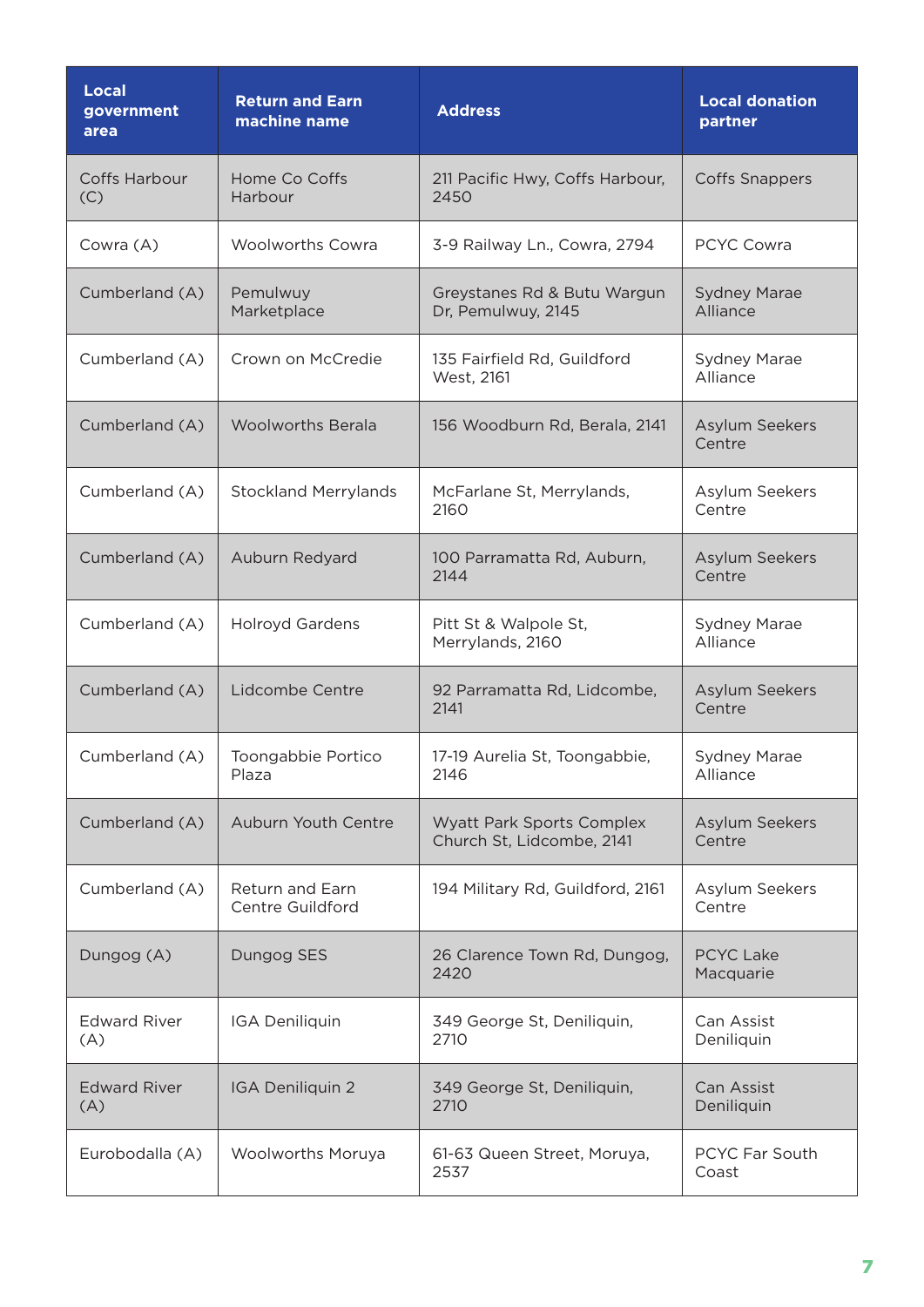| <b>Local</b><br>government<br>area | <b>Return and Earn</b><br>machine name     | <b>Address</b>                                 | <b>Local donation</b><br>partner   |
|------------------------------------|--------------------------------------------|------------------------------------------------|------------------------------------|
| Eurobodalla (A)                    | Narooma Plaza                              | 185 Princes Hwy, Narooma,<br>2546              | <b>PCYC Far South</b><br>Coast     |
| Eurobodalla (A)                    | Catalina Country Club<br>Batemans Bay      | 154 Beach Rd, Batemans Bay,<br>2536            | PCYC Far South<br>Coast            |
| Eurobodalla (A)                    | <b>Bridge Plaza</b><br><b>Batemans Bay</b> | 1 Perry St, Batemans Bay, 2536                 | <b>PCYC Far South</b><br>Coast     |
| Fairfield (C)                      | <b>Fairfield Heights</b>                   | 186 The Boulevarde, Fairfield<br>Heights, 2165 | <b>Sydney Marae</b><br>Alliance    |
| Fairfield (C)                      | Club Marconi                               | 121-133 Prairie Vale Rd, Bossley<br>Park, 2176 | <b>Sydney Marae</b><br>Alliance    |
| Fairfield (C)                      | <b>Fairfield Forum</b>                     | 8-36 Station St, Fairfield, 2165               | <b>Sydney Marae</b><br>Alliance    |
| Fairfield (C)                      | King Tom's Club<br><b>Edensor Park</b>     | 223-227 Edensor Rd, Edensor<br>Park, 2176      | <b>Sydney Marae</b><br>Alliance    |
| Fairfield (C)                      | Market Town Wetherill<br>Park              | 1024 The Horsley Dr, Wetherill<br>Park, 2164   | <b>Sydney Marae</b><br>Alliance    |
| Fairfield (C)                      | Sydney Indoor<br>Climbing Gym<br>Villawood | 850 Woodville Rd, Villawood,<br>2163           | <b>Sydney Marae</b><br>Alliance    |
| Fairfield (C)                      | Liverpool Golf Club                        | Hollywood Dr, Lansvale, 2166                   | <b>Sydney Marae</b><br>Alliance    |
| Fairfield (C)                      | <b>Stockland Wetherill</b><br>Park         | 561-583 Polding St, Wetherill<br>Park, 2164    | <b>Sydney Marae</b><br>Alliance    |
| Fairfield (C)                      | Yennora Oasis Hotel                        | 140 Fairfield St, Fairfield East,<br>2165      | <b>Sydney Marae</b><br>Alliance    |
| Fairfield (C)                      | Cabramatta Leagues<br>Club                 | 24 Sussex St, Cabramatta,<br>2166              | <b>Sydney Marae</b><br>Alliance    |
| Federation (A)                     | Corowa RSL Club                            | 30 Betterment Pde, Corowa,<br>2646             | PCYC Albury                        |
| Forbes (A)                         | Sam St Forbes                              | 46 Sam St, Forbes, 2871                        | <b>Can Assist Forbes</b><br>branch |
| Georges River<br>(A)               | Club Grandviews<br>Peakhurst               | 821 Forest Rd, Peakhurst, 2210                 | Project Youth                      |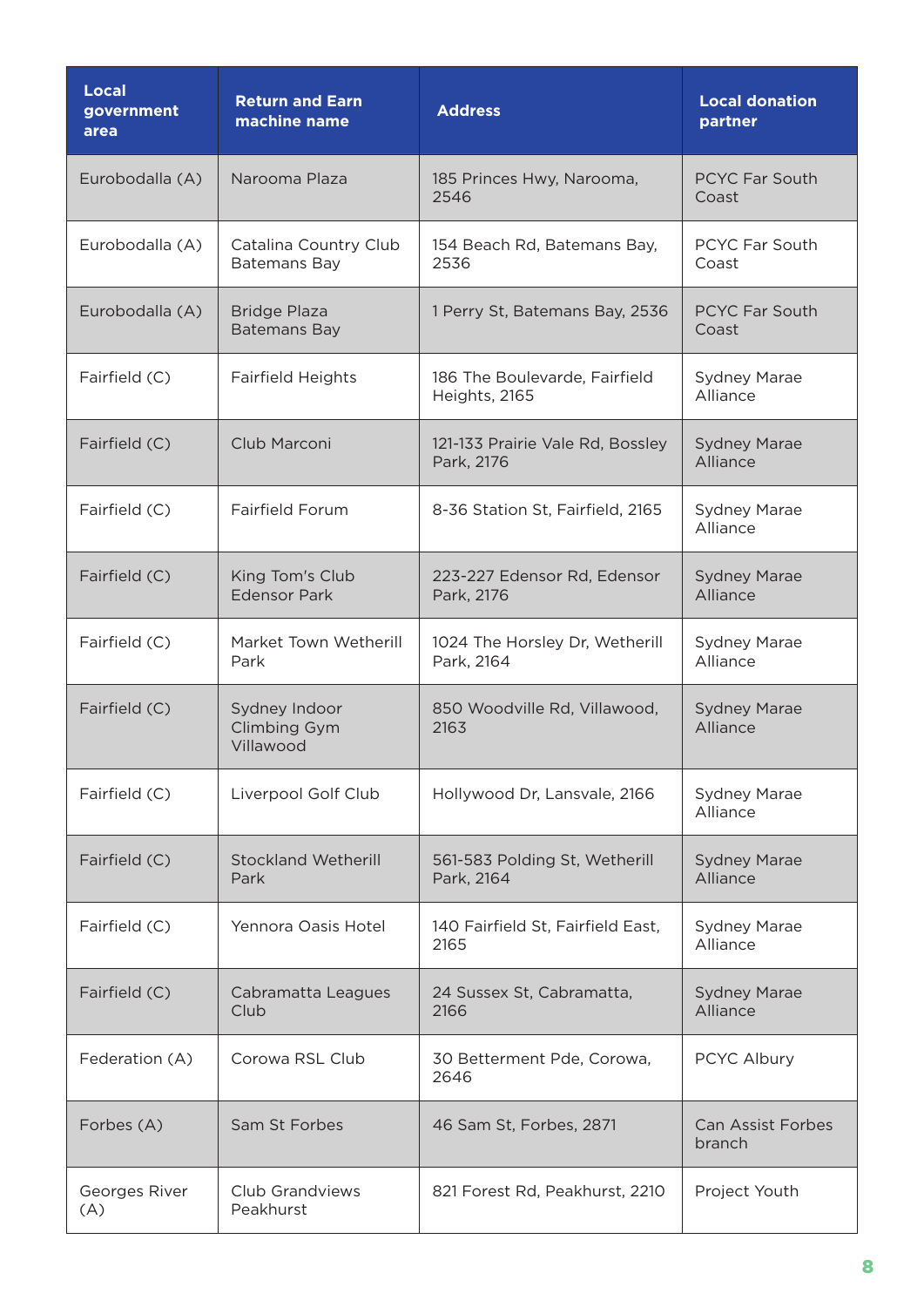| <b>Local</b><br>government<br>area | <b>Return and Earn</b><br>machine name         | <b>Address</b>                                   | <b>Local donation</b><br>partner |
|------------------------------------|------------------------------------------------|--------------------------------------------------|----------------------------------|
| Georges River<br>(A)               | <b>Carss Bush Park</b>                         | 36 Bunyala St, Carss Park,<br>2221               | Project Youth                    |
| Georges River<br>(A)               | Westfield Hurstville                           | 443 Park Rd, Hurstville, 2220                    | Project Youth                    |
| <b>Georges River</b><br>(A)        | <b>Return and Earn</b><br>Centre Peakhurst     | 139 Boundary Rd, Peakhurst,<br>2210              | Project Youth                    |
| Glen Innes<br>Severn (A)           | <b>Woolworths Glen</b><br>Innes                | Cnr Wentworth & Grey Street,<br>Glen Innes, 2370 | Can Assist Glen<br>Innes         |
| Goulburn<br>Mulwaree (A)           | <b>Budget Petrol</b><br>Goulburn               | 53 Sydney Rd, Goulburn, 2580                     | HopeStreet<br>Goulburn           |
| Goulburn<br>Mulwaree (A)           | Mobil Goulburn                                 | 129 Lagoon St, Goulburn, 2580                    | HopeStreet<br>Goulburn           |
| Griffith (C)                       | Foodworks Griffith                             | 493 Banna Avenue, Griffith,<br>2680              | <b>PCYC Griffith</b>             |
| Griffith (C)                       | <b>Woolworths Griffith</b><br>North            | Burrell Place, Griffith North,<br>2680           | <b>PCYC Griffith</b>             |
| Gundagai (A)                       | Woolworths<br>Cootamundra                      | 26 Bourke St., Cootamundra,<br>2590              | Can Assist<br>Cootamundra        |
| Gunnedah (A)                       | Woolworths<br>Gunnedah                         | 119/129 Conadilly St.,<br>Gunnedah, 2380         | PCYC Gunnedah                    |
| Gwydir (A)                         | <b>IGA Warialda</b>                            | 26 Stephen St, Warialda, 2402                    | <b>NTWC Wildlife</b><br>Carers   |
| Hawkesbury (C)                     | <b>Aventus McGraths Hill</b>                   | 264-272 Windsor Rd,<br>McGraths Hill, 2756       | Asylum Seekers<br>Centre         |
| Hawkesbury (C)                     | The Pitt Town &<br><b>District Sports Club</b> | 139 Old Pitt Town Rd, Pitt<br>Town, 2756         | Asylum Seekers<br>Centre         |
| Hilltops (A)                       | Woolworths Young                               | Boorowa Street, Young, 2594                      | Young Hospital<br>Auxiliary      |
| Hilltops (A)                       | Donges SUPA IGA<br>Young                       | 159 Boorowa St, Young, 2594                      | Young Hospital<br>Auxiliary      |
| Hornsby (A)                        | Berowra Tavern                                 | 1A Turner Rd, Berowra<br>Heights, 2082           | Sydney Autism<br>Lions Club      |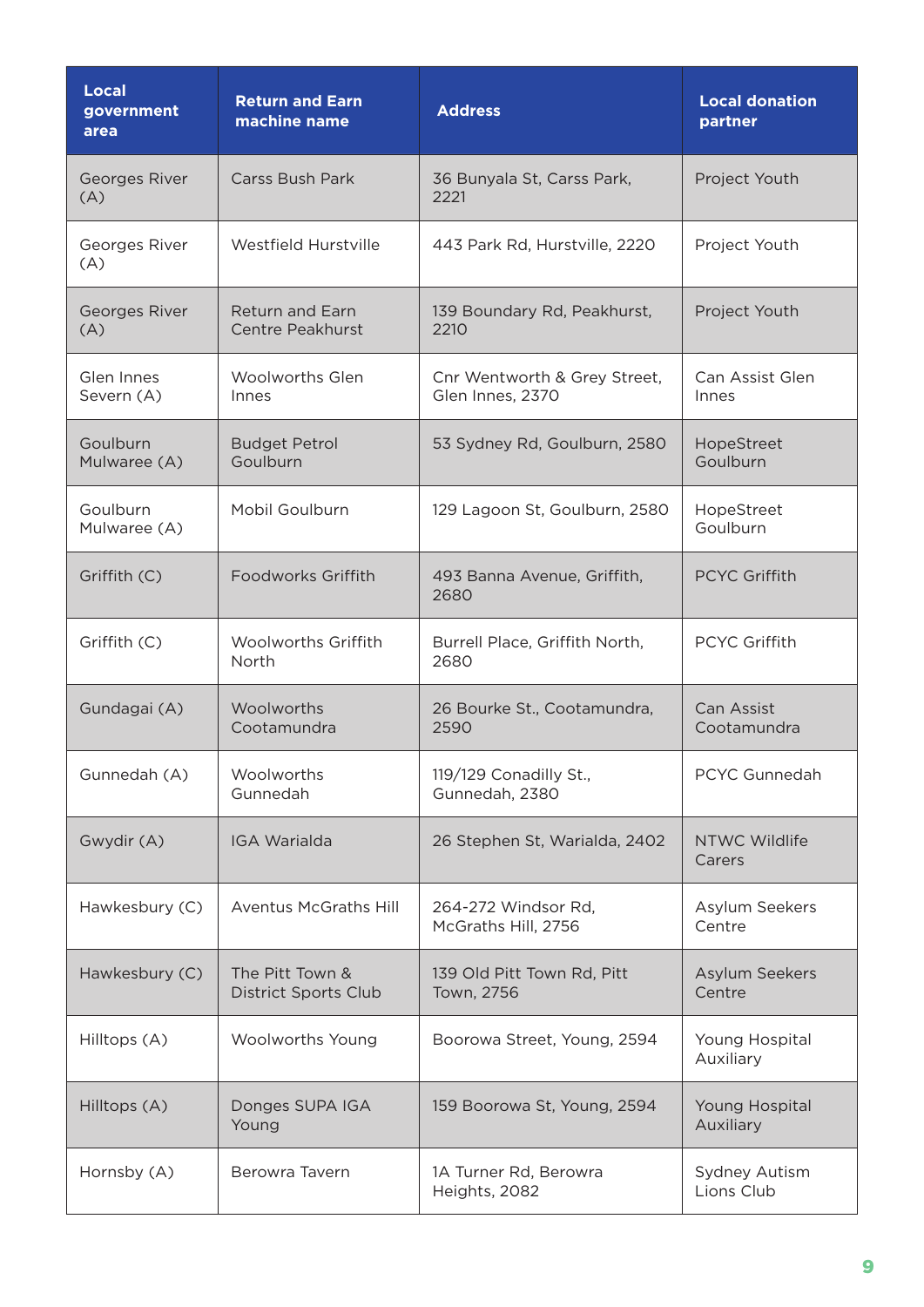| <b>Local</b><br>government<br>area | <b>Return and Earn</b><br>machine name         | <b>Address</b>                                            | <b>Local donation</b><br>partner            |
|------------------------------------|------------------------------------------------|-----------------------------------------------------------|---------------------------------------------|
| Hornsby (A)                        | <b>Galston Club</b>                            | 21-25 Arcadia Rd, Galston,<br>2159                        | <b>Galston Rural Fire</b><br><b>Brigade</b> |
| Hornsby (A)                        | Westfield Hornsby                              | 236 Pacific Hwy, Hornsby,<br>2077                         | Normanhurst Girl<br>Guides                  |
| Hornsby (A)                        | Thornleigh Brickpit<br>Stadium                 | 1A Dartford Rd, Thornleigh,<br>2120                       | Normanhurst Girl<br>Guides                  |
| Hornsby (A)                        | Greenway Park<br>Cherrybrook                   | Shepherds Dr, Cherrybrook,<br>2126                        | Sydney Autism<br>Lions Club                 |
| Hornsby (A)                        | Rofe Park Hornsby<br>Heights                   | 100 Galston Rd, Hornsby<br>Heights, 2077                  | <b>Sydney Autism</b><br>Lions Club          |
| Hunters Hill (A)                   | <b>Henley Community</b><br>Centre              | 2 Crown St, Henley, 2111                                  | <b>Sydney Autism</b><br>Lions Club          |
| Inner West (A)                     | Marrickville Addison<br>Rd Community Ctr       | 142 Addison Rd, Marrickville,<br>2204                     | <b>Rev Bill Crews</b><br>Foundation         |
| Inner West (A)                     | Marketplace Leichhard                          | Cnr of Marion and Flood Sts,<br>Leichhardt, 2040          | <b>Rev Bill Crews</b><br>Foundation         |
| Inner West (A)                     | White Bay Power<br><b>Station Rozelle</b>      | 28 Robert St, Rozelle, 2039                               | <b>Rev Bill Crews</b><br>Foundation         |
| Inverell (A)                       | Woolworths Inverell                            | Cnr Vivian & Sweaney Streets,<br>Inverell, 2360           | NTWC Wildlife<br>Carers                     |
| Kempsey (A)                        | <b>Rocks Central</b><br><b>Shopping Centre</b> | Gregory St & Spencers Creek<br>Rd, South West Rocks, 2431 | Lifeline Mid Coast                          |
| Kempsey (A)                        | Kempsey Golf Club                              | 330 Macleay Valley Way,<br>Kempsey, 2440                  | 1st Kempsey Scout<br>Group                  |
| Kempsey (A)                        | Service Clubs Park<br>Kempsey                  | 6-10 Stuart St, Kempsey, 2440                             | 1st Kempsey Scout<br>Group                  |
| Kiama (A)                          | <b>Woolworths Kiama</b>                        | 143 Terralong Street, Kiama,<br>2533                      | Women Illawarra                             |
| Kiama (A)                          | Michael Cronin Oval<br>Gerringong              | 22-42 Blackwood St,<br>Gerringong, 2534                   | Women Illawarra                             |
| Ku-ring-gai (A)                    | Turramurra Car Park                            | 1 Ray St, Turramurra, 2074                                | Scouts 2nd<br>Turramurra                    |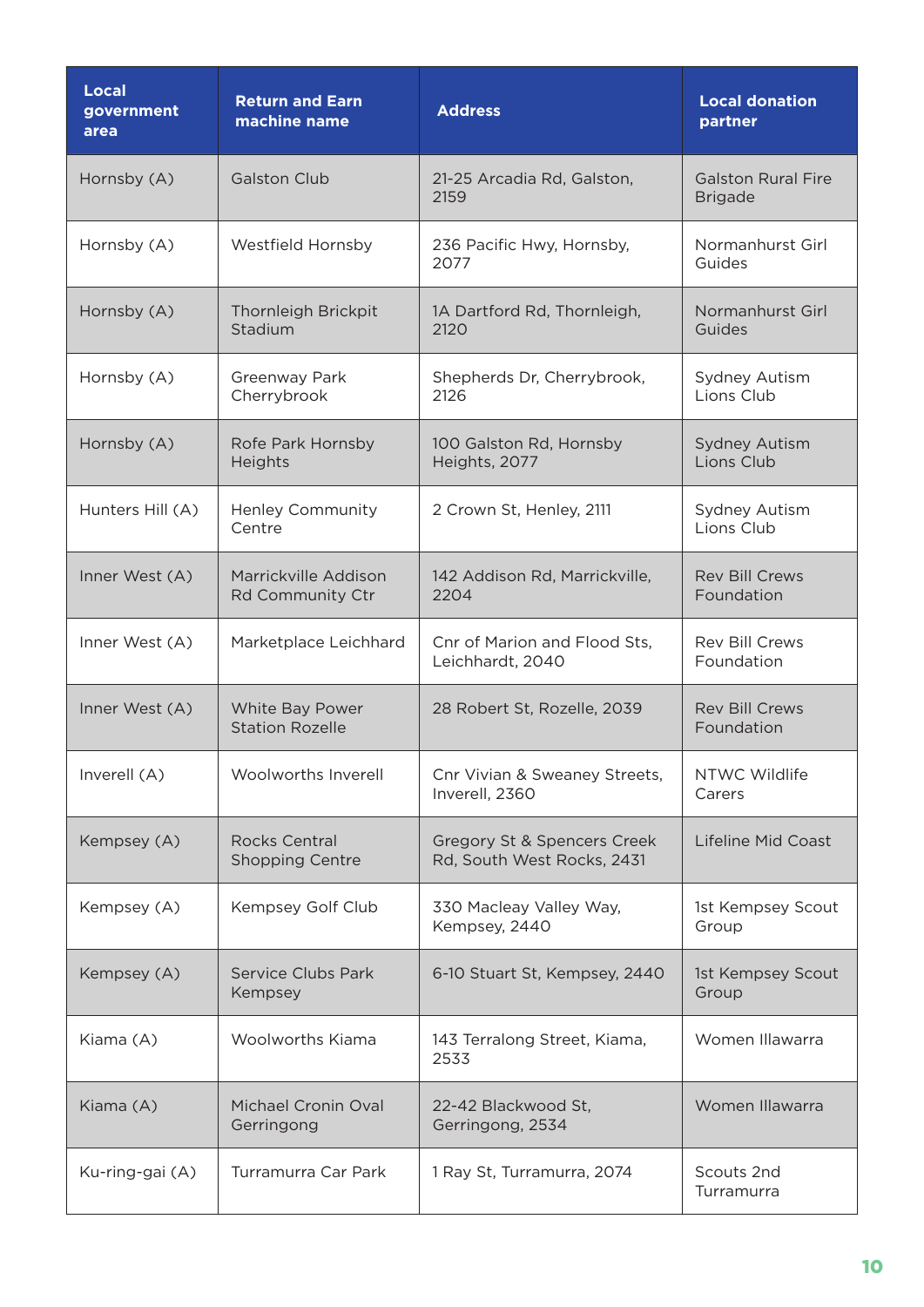| <b>Local</b><br>government<br>area | <b>Return and Earn</b><br>machine name | <b>Address</b>                         | <b>Local donation</b><br>partner    |
|------------------------------------|----------------------------------------|----------------------------------------|-------------------------------------|
| Ku-ring-gai (A)                    | St Ives Shopping<br>Village            | Denley Ln, St Ives, 2075               | Pymble Public<br><b>School PnC</b>  |
| Kyogle (A)                         | Kyogle Community                       | Kyogle Waste Facility,                 | <b>Ballina Sea Turtle</b>           |
|                                    | <b>Recycling Centre</b>                | Runnymede Rd, Kyogle, 2474             | Hosp                                |
| Lake Macquarie                     | Lake Macquarie                         | 46 Wilsons Rd, Mount Hutton,           | HopeStreet                          |
| (C)                                | Square                                 | 2290                                   | Windale                             |
| Lake Macquarie                     | <b>Woolworths Swansea</b>              | 18 Josephson Street, Swansea,          | Southlake                           |
| (C)                                |                                        | 2281                                   | <b>Community Svces</b>              |
| Lake Macquarie                     | <b>Coles Bonnells Bay</b>              | 330 Fishery Point Road,                | Southlake                           |
| (C)                                |                                        | Bonnells Bay, 2264                     | <b>Community Svces</b>              |
| Lake Macquarie<br>(C)              | Jewellstown Plaza                      | Ntaba Rd, Jewells, 2280                | Southlake<br><b>Community Svces</b> |
| Lake Macquarie                     | <b>Windale Gateshead</b>               | 2A Lake Street, Windale, 2306          | HopeStreet                          |
| (C)                                | <b>Bowling Club</b>                    |                                        | Windale                             |
| Lake Macquarie                     | <b>Bennetts Green</b>                  | 7-15 Groves Rd, Bennetts               | HopeStreet                          |
| (C)                                | Shopping Centre                        | Green, 2290                            | Windale                             |
| Lake Macquarie<br>(C)              | <b>Wyee Community Hall</b>             | 114 Wyee Rd, Wyee, 2259                | Southlake<br><b>Community Svces</b> |
| Lake Macquarie                     | Croft Oval Fassifern                   | 84 Macquarie Rd, Fassifern,            | <b>PCYC Lake</b>                    |
| (C)                                |                                        | 2283                                   | Macquarie                           |
| Lake Macquarie                     | Wangi Oval Arcadia                     | 23 Donnelly Rd, Arcadia Vale,          | Southlake                           |
| (C)                                | Vale                                   | 2283                                   | <b>Community Svces</b>              |
| Lake Macquarie                     | Cameron Park                           | 309 George Booth Dr,                   | <b>PCYC Newcastle</b>               |
| (C)                                | <b>Shopping Centre</b>                 | Cameron Park, 2285                     |                                     |
| Lake Macquarie                     | <b>Primewest Belmont</b>               | 41 Macquarie St, Belmont,              | Southlake                           |
| (C)                                | Citi Centre                            | 2280                                   | <b>Community Svces</b>              |
| Lane Cove (A)                      | Little Street Lane<br>Cove             | 1 Little St, Lane Cove, 2066           | Sydney Autism<br>Lions Club         |
| Leeton (A)                         | <b>Woolworths Leeton</b>               | Wamoon Ave & Palm Ave,<br>Leeton, 2705 | <b>PCYC Griffith</b>                |
| Lismore (C)                        | Lismore Humbly Oval                    | Brewster St, Lismore, 2480             | Lismore City Lions<br>Club          |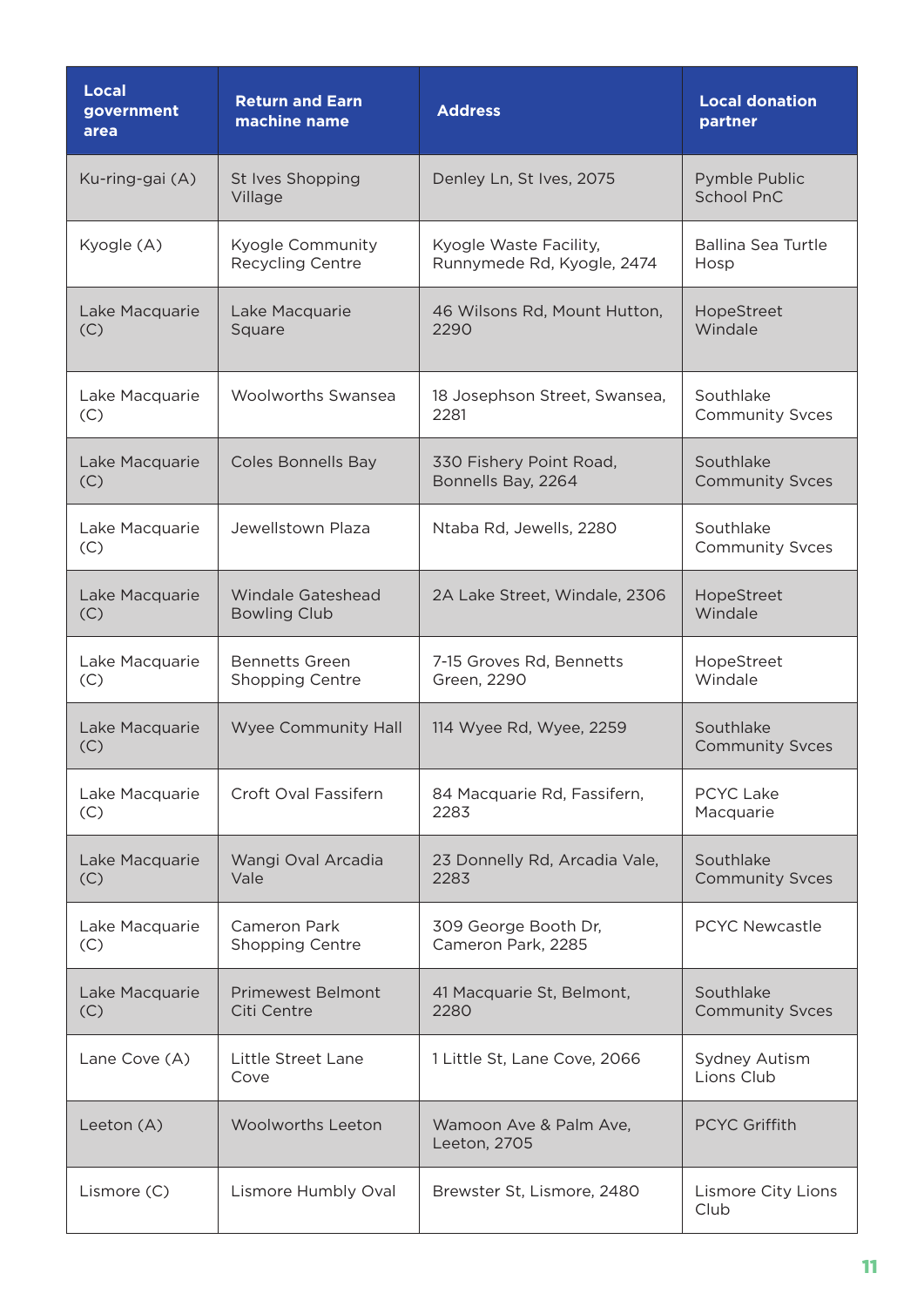| <b>Local</b><br>government<br>area | <b>Return and Earn</b><br>machine name           | <b>Address</b>                                               | <b>Local donation</b><br>partner    |
|------------------------------------|--------------------------------------------------|--------------------------------------------------------------|-------------------------------------|
| Lismore (C)                        | Woolworths<br>Goonellabah                        | 2 Simeoni Dr, Goonellabah,<br>2480                           | <b>Lismore City Lions</b><br>Club   |
| Lithgow (C)                        | Valley Plaza Lithgow                             | Cnr Lithgow St and Bent St,<br>Lithgow, 2790                 | <b>Girl Guides</b><br>Lithgow       |
| Liverpool (C)                      | <b>Woolworths Casula</b>                         | 607 Hume Hwy, Casula, 2170                                   | <b>Sydney Marae</b><br>Alliance     |
| Liverpool (C)                      | Carnes Hill                                      | 245 Cowpasture Rd, Carnes<br>Hill, 2171                      | <b>Sydney Marae</b><br>Alliance     |
| Liverpool (C)                      | Miller Central                                   | 90 Cartwright Ave, Miller, 2168                              | <b>Sydney Marae</b><br>Alliance     |
| Liverpool (C)                      | Moorebank Sports<br>Club                         | 230 Heathcote Rd,<br>Hammondville, 2170                      | <b>Sydney Marae</b><br>Alliance     |
| Liverpool (C)                      | Scrap Ltd Holsworthy                             | Heathcote Rd, Holsworthy,<br>2173                            | <b>SCRAP Ltd</b>                    |
| Liverpool (C)                      | <b>Woolworths Cecil Hills</b>                    | 1 Lancaster Ave &<br>Sandringham Drive, Cecil Hills,<br>2171 | Asylum Seekers<br>Centre            |
| Liverpool (C)                      | Whitlam Centre<br>Liverpool                      | 90 Memorial Ave, Liverpool,<br>2170                          | <b>Sydney Marae</b><br>Alliance     |
| Liverpool (C)                      | The Valley Plaza Green<br>Valley                 | 187 Wilson Rd, Green Valley,<br>2168                         | Sydney Marae<br>Alliance            |
| Liverpool (C)                      | <b>Edmondson Square</b><br><b>Edmondson Park</b> | 52 Soldiers Parade,<br>Edmondson Park, 2174                  | Macarthur<br>Sustainable Living     |
| Liverpool (C)                      | Crossroads<br>Homemaker Centre                   | Beech Rd &, Parkers Farm Pl,<br>Casula, 2170                 | <b>Sydney Marae</b><br>Alliance     |
| Maitland (C)                       | <b>BP Thornton</b>                               | 5 Glenwood Dr, Thornton,<br>2322                             | Early Links<br><b>Support Svces</b> |
| Maitland (C)                       | Home Co Rutherford                               | Cnr Mustang Dr & Anambah<br>Rd, Rutherford, 2320             | Early Links<br><b>Support Svces</b> |
| Maitland (C)                       | Woolworths<br>Aberglasslyn                       | McKeachie Dr & Aberglasslyn<br>Rd, Aberglasslyn, 2320        | Early Links<br><b>Support Svces</b> |
| Maitland (C)                       | <b>Coles Rutherford</b>                          | Arthur St & East Mall,<br>Rutherford, 2320                   | Early Links<br><b>Support Svces</b> |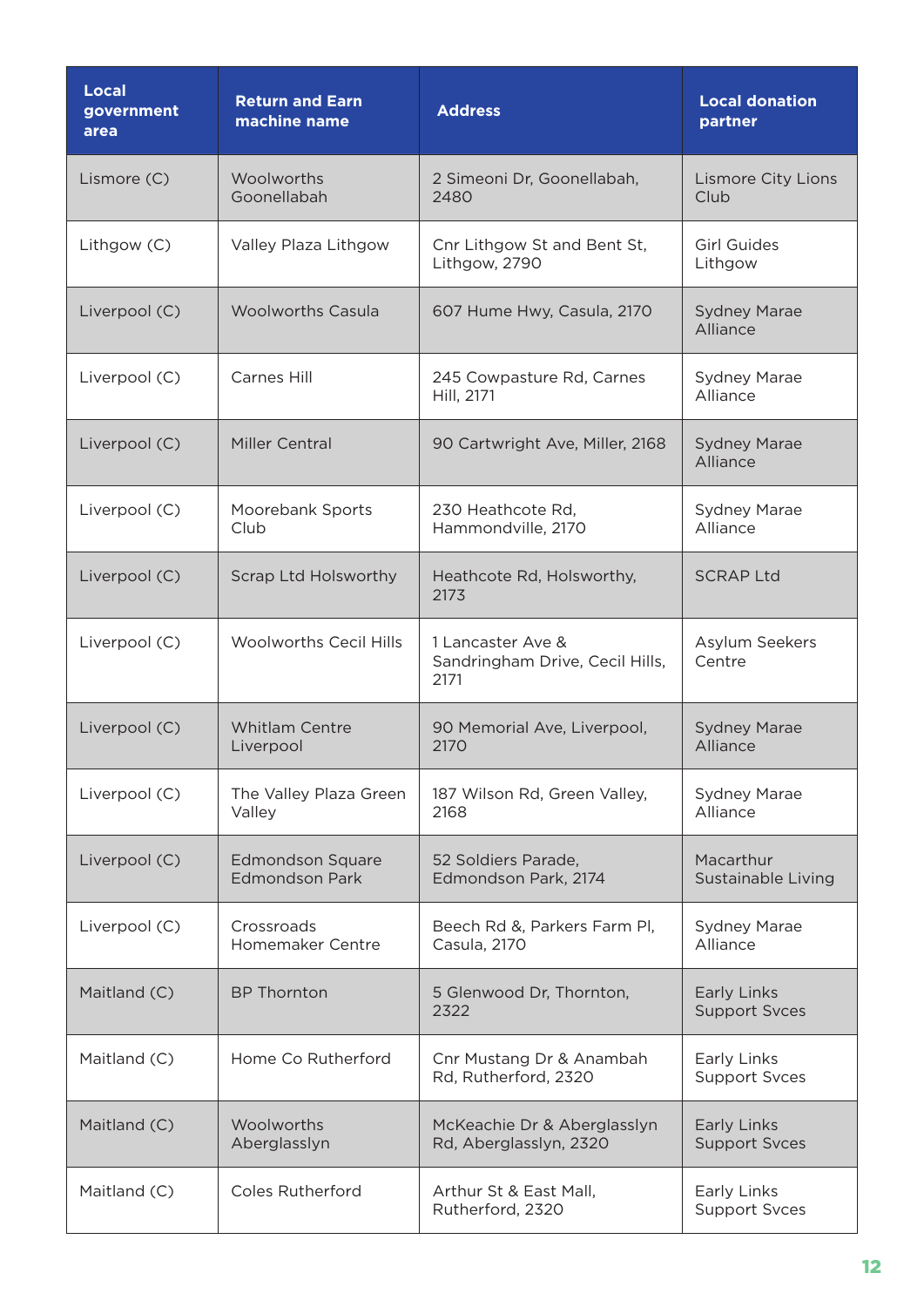| Local<br>government<br>area | <b>Return and Earn</b><br>machine name               | <b>Address</b>                                               | <b>Local donation</b><br>partner    |
|-----------------------------|------------------------------------------------------|--------------------------------------------------------------|-------------------------------------|
| Mid-Coast (A)               | <b>Woolworths Forster</b>                            | 1 Breese Parade, Forster, 2428                               | Lifeline Mid Coast                  |
| Mid-Coast (A)               | Old Bar Tavern                                       | 13 Saltwater Road, Old Bar,<br>2430                          | Lifeline Mid Coast                  |
| Mid-Coast (A)               | <b>Wingham Services</b><br>Club                      | 28-38 Bent St, Wingham, 2429                                 | <b>Lifeline Mid Coast</b>           |
| Mid-Coast (A)               | Club Taree                                           | 121 Wingham Rd, Taree, 2430                                  | Lifeline Mid Coast                  |
| Mid-Coast (A)               | <b>Taree Leagues Club</b>                            | 43 Cowper St, Taree, 2430                                    | Lifeline Mid Coast                  |
| Mid-Coast (A)               | <b>Gloucester Bowling</b><br>Club                    | Park St, Gloucester, 2422                                    | Lions Club of<br>Gloucester         |
| Mid-Western<br>Regional (A) | Jubilee Oval Mudgee                                  | 193-201 Denison St, Mudgee,<br>2850                          | PCYC Mudgee                         |
| Moree Plains<br>(A)         | <b>Woolworths Moree</b>                              | 215 Balo St., Moree, 2400                                    | <b>PCYC Moree</b>                   |
| Mosman (A)                  | Taronga Zoo                                          | Bradleys Head Road, Mosman,<br>2088                          | Taronga<br><b>Conservation Soc</b>  |
| Murray River<br>(A)         | <b>Woolworths Moama</b>                              | Perricoota Rd, Moama, 2731                                   | Sydney Kids<br>Hospital             |
| Muswellbrook<br>(A)         | Pursehouse<br><b>Rural Suppliers</b><br>Muswellbrook | 127 Sydney Street,<br>Muswellbrook, 2333                     | Early Links<br><b>Support Svces</b> |
| Muswellbrook<br>(A)         | Muswellbrook<br>Marketplace                          | 22 Sowerby St, Muswellbrook,<br>2333                         | Early Links<br><b>Support Svces</b> |
| Nambucca (A)                | Nambucca Shire<br><b>Council Macksville</b>          | Walter Munro Pl, Macksville,<br>2447                         | Lions Club of<br><b>Bowraville</b>  |
| Nambucca (A)                | Nambucca Heads<br><b>Sports Recreation</b><br>Park   | Coronation Park, 24 Short<br>Street, Nambucca Heads,<br>2448 | Lions Club<br>Nambucca Heads        |
| Narrabri (A)                | Challenge Narrabri<br>Recycling                      | 112 Arnold St, Narrabri, 2390                                | <b>Sydney Kids</b><br>Hospital      |
| Narrandera (A)              | Narrandera Recycling                                 | 16 Red Hill Rd, Narrandera,<br>2700                          | Narrandera Lions<br>Club            |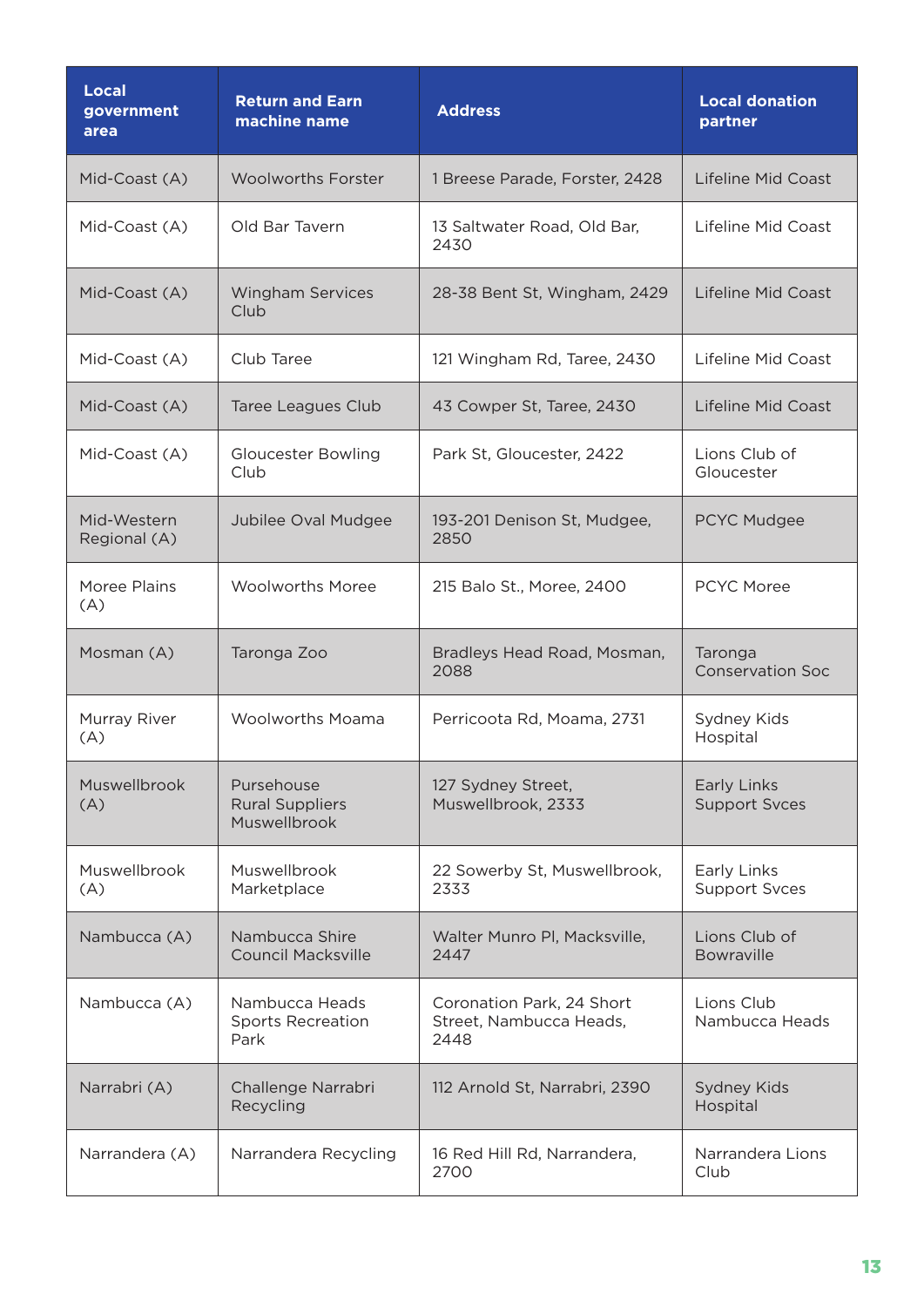| <b>Local</b><br>government<br>area | <b>Return and Earn</b><br>machine name      | <b>Address</b>                                 | <b>Local donation</b><br>partner   |
|------------------------------------|---------------------------------------------|------------------------------------------------|------------------------------------|
| Newcastle (C)                      | <b>Woolworths Mayfield</b>                  | Maitland Rd & Valencia St.,<br>Mayfield, 2304  | HopeStreet<br>Mayfield             |
| Newcastle (C)                      | <b>Jesmond Central</b>                      | 28 Blue Gum Rd, Jesmond,<br>2299               | HopeStreet<br>Wallsend             |
| Newcastle (C)                      | Swell Storage<br>Carrington                 | 4 Gross Street, Carrington,<br>2294            | HopeStreet<br>Mayfield             |
| Newcastle (C)                      | Coles Fletcher                              | Cnr Churnwood Dr & Minmi<br>Rd, Fletcher, 2287 | HopeStreet<br>Wallsend             |
| Newcastle (C)                      | Aventus Kotara Home                         | 30 Northcott Dr, Kotara, 2289                  | <b>PCYC Newcastle</b>              |
| Newcastle (C)                      | Wallsend Village                            | Cnr Cowper St & Kokera St,<br>Wallsend, 2287   | HopeStreet<br>Wallsend             |
| Newcastle (C)                      | Waratah Village                             | 84A Georgetown Rd, Waratah,<br>2298            | HopeStreet<br>Mayfield             |
| Newcastle (C)                      | Croatian Wickham<br>Sports Club             | 20 Albert St, Wickham, 2293                    | <b>PCYC Newcastle</b>              |
| Newcastle (C)                      | <b>Warabrook Shopping</b><br>Centre         | 3 Angophora Dr, Warabrook,<br>2304             | HopeStreet<br>Mayfield             |
| Newcastle (C)                      | Elermore Vale<br><b>Shopping Centre</b>     | 137 Croudace Rd, Elermore<br>Vale, 2287        | PCYC Newcastle                     |
| Northern<br>Beaches (A)            | <b>Coles Manly Vale</b>                     | 12/14 Koorala St, Manly Vale,<br>2093          | <b>Sydney Autism</b><br>Lions Club |
| Northern<br>Beaches (A)            | Time & Tide Hotel                           | 30 Campbell Avenue, Dee<br>Why, 2099           | Sydney Autism<br>Lions Club        |
| Northern<br>Beaches (A)            | <b>NBISC Warriewood</b>                     | Jacksons Rd, Warriewood,<br>2102               | Newport Public<br>School           |
| Northern<br>Beaches (A)            | <b>Golf Paradise Terrey</b><br><b>Hills</b> | 1A/1B Myoora Rd, Terrey Hills,<br>2084         | Sydney Autism<br>Lions Club        |
| Northern<br>Beaches (A)            | <b>Woolworths Glenrose</b>                  | 56-58 Glen St, Belrose, 2085                   | <b>Sydney Autism</b><br>Lions Club |
| Northern<br>Beaches (A)            | Pittwater RSL Club<br>Mona Vale             | 82 Mona Vale Rd, Mona Vale,<br>2103            | Newport Public<br>School           |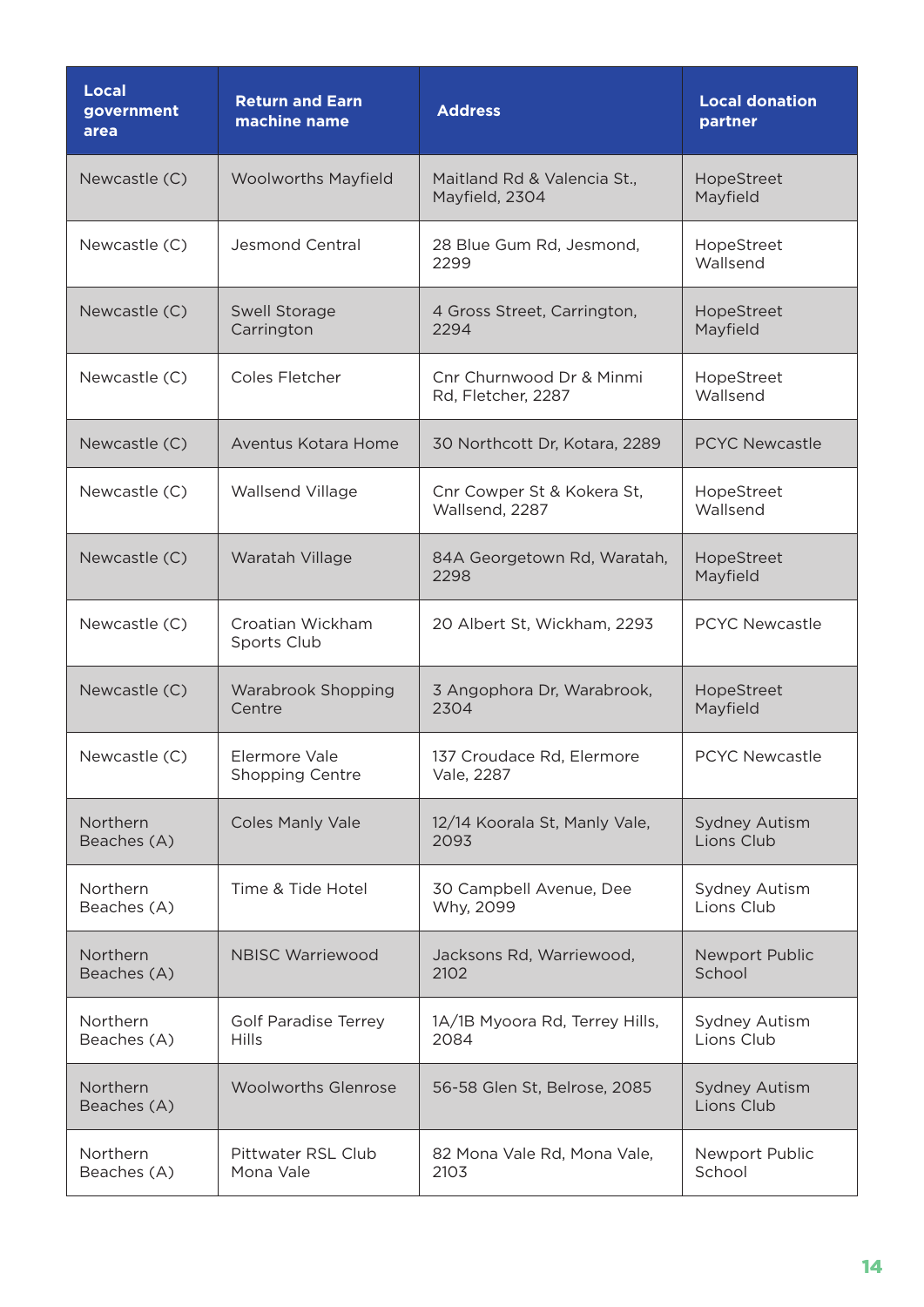| <b>Local</b><br>government<br>area | <b>Return and Earn</b><br>machine name        | <b>Address</b>                                        | <b>Local donation</b><br>partner   |
|------------------------------------|-----------------------------------------------|-------------------------------------------------------|------------------------------------|
| Northern<br>Beaches (A)            | Woolworths<br>Balgowlah                       | 17/31 Roseberry St, Balgowlah,<br>2093                | <b>Sydney Autism</b><br>Lions Club |
| Northern<br>Beaches (A)            | <b>Belrose Super Centre</b>                   | 4/6 Niangala Cl, Belrose, 2085                        | Sydney Autism<br>Lions Club        |
| Northern<br>Beaches (A)            | Westfield Warringah<br>Mall                   | Condamine St & Old Pittwater<br>Road, Brookvale, 2100 | <b>Sydney Autism</b><br>Lions Club |
| Orange (C)                         | <b>Woolworths North</b><br>Orange             | 9 Telopea Way, North Orange,<br>2800                  | PCYC Orange                        |
| Orange (C)                         | <b>Flipout Orange</b>                         | 30-44 Edward St, Orange,<br>2800                      | PCYC Orange                        |
| Parkes (A)                         | Parkes Metroplaza                             | 299 Clarinda Street, Parkes,<br>2870                  | <b>PCYC Parkes</b>                 |
| Parramatta (C)                     | Marina Square<br><b>Wentworth Point</b>       | 5 Footbridge Blvd, Wentworth<br>Point, 2127           | Asylum Seekers<br>Centre           |
| Parramatta (C)                     | <b>Woolworths Rosehill</b>                    | 28-30 Oak St, Rosehill, 2142                          | Asylum Seekers<br>Centre           |
| Parramatta (C)                     | <b>Return and Earn</b><br>Centre Granville    | 4 Parramatta Rd, Clyde, 2142                          | Asylum Seekers<br>Centre           |
| Parramatta (C)                     | Return and Earn<br>Centre North<br>Parramatta | 4 Daking St, North Parramatta,<br>2151                | Asylum Seekers<br>Centre           |
| Parramatta (C)                     | <b>Return and Earn</b><br>Centre Rydalmere    | 283 Victoria Rd, Rydalmere,<br>2116                   | Asylum Seekers<br>Centre           |
| Penrith (C)                        | Emu Sports Club                               | 1 Leonay Pde, Leonay, 2750                            | Sydney Marae<br>Alliance           |
| Penrith (C)                        | Kingswood Park                                | 7 Caloola Ave, Kingswood,<br>2747                     | <b>Sydney Marae</b><br>Alliance    |
| Penrith (C)                        | United Kemps Creek                            | 1465 Elizabeth Drive, Kemps<br>Creek, 2178            | Asylum Seekers<br>Centre           |
| Penrith (C)                        | Club Paceway Penrith                          | 147/121 Station St, Penrith,<br>2750                  | <b>Sydney Marae</b><br>Alliance    |
| Penrith (C)                        | St Marys Village                              | Charles Hackett Dr, St Marys,<br>2760                 | HopeStreet St<br>Marys             |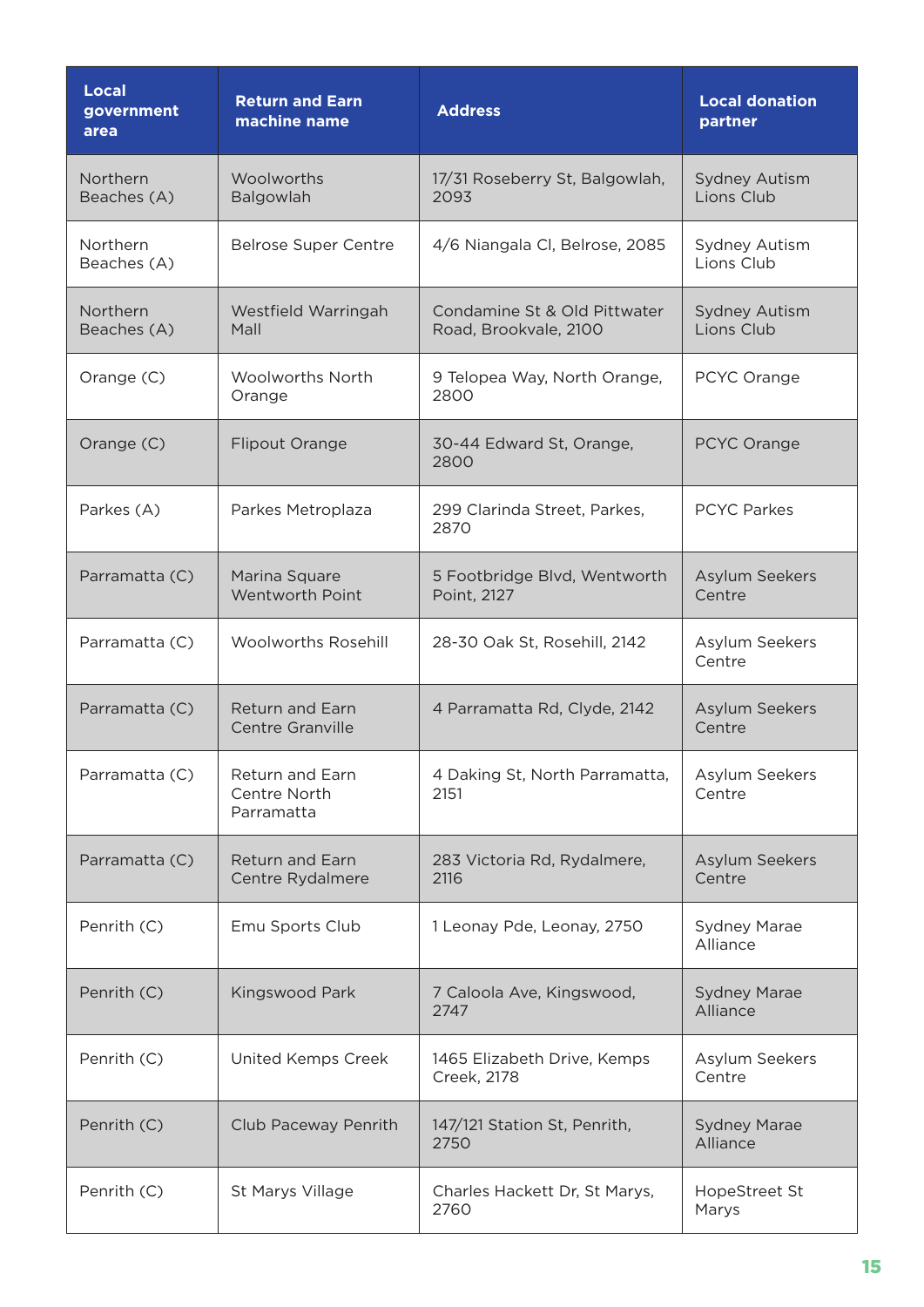| <b>Local</b><br>government<br>area | <b>Return and Earn</b><br>machine name       | <b>Address</b>                                                 | <b>Local donation</b><br>partner   |
|------------------------------------|----------------------------------------------|----------------------------------------------------------------|------------------------------------|
| Penrith (C)                        | Home Co Penrith                              | 72/82 Mulgoa Rd, Penrith,<br>2750                              | <b>Hazelbrook Public</b><br>School |
| Penrith (C)                        | Home Co St Marys                             | 213 Forrester Rd, North St<br>Marys, 2760                      | HopeStreet St<br>Marys             |
| Penrith (C)                        | Lennox Village Emu<br>Plains                 | Great Western Hwy & Pyramid<br>St, Emu Plains, 2750            | <b>Sydney Marae</b><br>Alliance    |
| Penrith (C)                        | Chapman Gardens<br>Kingswood                 | Second Ave, Kingswood, 2747                                    | <b>Sydney Marae</b><br>Alliance    |
| Penrith (C)                        | <b>Richmond Race Club</b>                    | 312 Londonderry Rd,<br>Richmond, 2753                          | <b>Asylum Seekers</b><br>Centre    |
| Penrith (C)                        | Penrith Golf Driving<br>Range                | 2-70 Blaikie Rd, Jamisontown,<br>2750                          | <b>Sydney Marae</b><br>Alliance    |
| Penrith (C)                        | Woolworths Jordan<br>Springs                 | Lakeside Pde & Jordan<br>Springs Blvd, Jordan Springs,<br>2747 | Asylum Seekers<br>Centre           |
| Penrith (C)                        | Ampol Luddenham                              | 19 The Northern Rd,<br>Luddenham, 2745                         | Asylum Seekers<br>Centre           |
| Penrith (C)                        | X-Roads Cranebrook<br><b>Service Station</b> | 1-21 Cranebrook Rd,<br>Cranebrook, 2749                        | <b>Sydney Marae</b><br>Alliance    |
| Penrith (C)                        | <b>Caddens Corner</b><br>Shopping centre     | 82a O'Connell St, Kingswood,<br>2747                           | <b>Sydney Marae</b><br>Alliance    |
| Port Macquarie-<br>Hastings (A)    | Settlement City                              | Corner Bay St and Park St,<br>Port Macquarie, 2444             | <b>Lifeline Mid Coast</b>          |
| Port Macquarie-<br>Hastings (A)    | Hastings Co-op<br>Wauchope                   | 231 Oxley Highway,<br>Wauchope, 2446                           | Rotary Club of<br>Wauchope         |
| Port Macquarie-<br>Hastings (A)    | Lake Innes Port<br>Macquarie                 | 525 John Oxley Dr, Port<br>Macquarie, 2444                     | Lifeline Mid Coast                 |
| Port Macquarie-<br>Hastings (A)    | <b>Woolworths Lake</b><br>Cathie             | 2 Ocean Dr, Lake Cathie, 2445                                  | Lifeline Mid Coast                 |
| Port Macquarie-<br>Hastings (A)    | <b>Hibbard Sports Port</b><br>Macquarie      | 52 Boundary St, Port<br>Macquarie, 2444                        | Lifeline Mid Coast                 |
| Port Macquarie-<br>Hastings (A)    | Kew Country Club                             | 185 Kendall Rd, Kew, 2439                                      | Lifeline Mid Coast                 |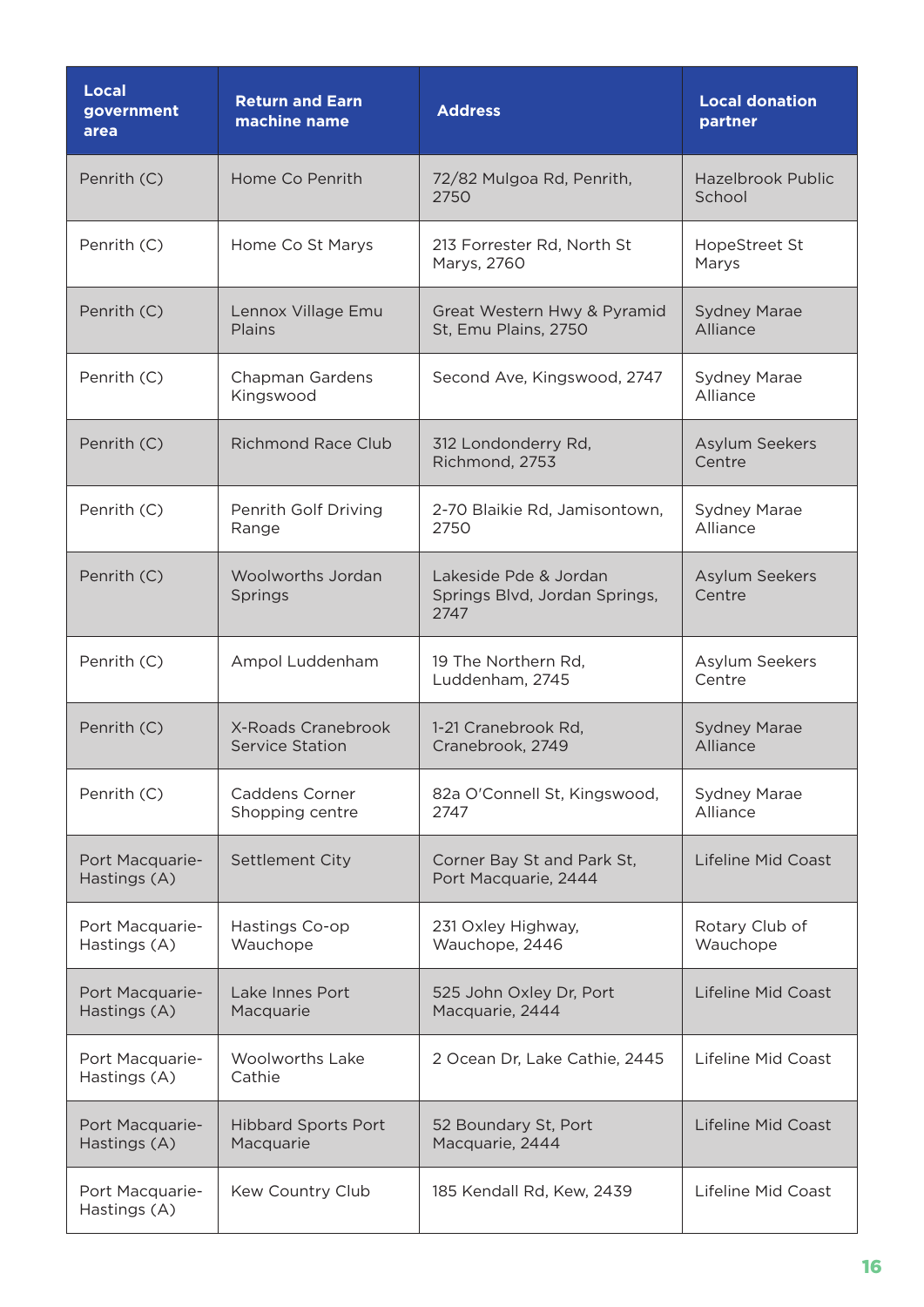| <b>Local</b><br>government<br>area      | <b>Return and Earn</b><br>machine name | <b>Address</b>                                 | <b>Local donation</b><br>partner   |
|-----------------------------------------|----------------------------------------|------------------------------------------------|------------------------------------|
| Port Stephens                           | <b>Woolworths Medowie</b>              | 39-47 Ferodale Rd, Medowie,                    | <b>Hunter Horse</b>                |
| (A)                                     |                                        | 2318                                           | Haven Inc                          |
| Port Stephens                           | Woolworths                             | 2 Town Centre Circuit,                         | <b>Hunter Horse</b>                |
| (A)                                     | Salamander Bay                         | Salamander Bay, 2317                           | Haven Inc                          |
| Port Stephens                           | Muree Golf Club                        | 7 Walker Cres, Raymond                         | <b>Hunter Horse</b>                |
| (A)                                     | Raymond Terrace                        | Terrace, 2324                                  | Haven Inc                          |
| Port Stephens                           | Coles Tanilba Bay                      | 67 Beatty Blvd, Tanilba Bay,                   | <b>Hunter Horse</b>                |
| (A)                                     |                                        | 2319                                           | Haven Inc                          |
| Port Stephens                           | <b>Fingal Bay Sports Club</b>          | 100 Rocky Point Rd, Fingal                     | <b>PCYC Port</b>                   |
| (A)                                     |                                        | Bay, 2315                                      | Stephens                           |
| Port Stephens                           | <b>Tomago Bowling Club</b>             | 657 Tomago Rd, Tomago,                         | <b>Hunter Horse</b>                |
| (A)                                     |                                        | 2322                                           | Haven Inc                          |
| Port Stephens                           | <b>Terrace Central</b>                 | 61A Port Stephens St,                          | <b>Hunter Horse</b>                |
| (A)                                     | Raymond Terrace                        | Raymond Terrace, 2324                          | Haven Inc                          |
| Queanbeyan-<br>Palerang<br>Regional (A) | Woolworths<br>Queanbeyan               | Crawford St. & Antill St.,<br>Queanbeyan, 2620 | PCYC Queanbeyan                    |
| Queanbeyan-<br>Palerang<br>Regional (A) | Jerrabomberra Village                  | Limestone Dr, Jerrabomberra,<br>2619           | PCYC Queanbeyan                    |
| Randwick (C)                            | <b>UNSW Kensington</b>                 | Physics Rd, Kensington, 2033                   | Sydney Autism<br>Lions Club        |
| Randwick (C)                            | <b>Randwick Golf Club</b>              | Howe St, Malabar, 2036                         | <b>Sydney Autism</b><br>Lions Club |
| Richmond                                | <b>Convent Street Casino</b>           | 60 Convent Parade, Casino,                     | Friends of the                     |
| Valley (A)                              |                                        | 2470                                           | Koala                              |
| Richmond                                | <b>Evans Head RSL</b>                  | 11-13 McDonald Place, Evans                    | Marine Rescue                      |
| Valley (A)                              |                                        | Head, 2473                                     | Evans Head                         |
| Rockdale (C)                            | <b>Bexley Golf Club</b>                | 203 Stoney Creek Rd,<br>Kingsgrove, 2207       | Project Youth                      |
| Rockdale (C)                            | Spotlight Rockdale                     | 381/391 Princes Hwy,<br>Rockdale, 2216         | Project Youth                      |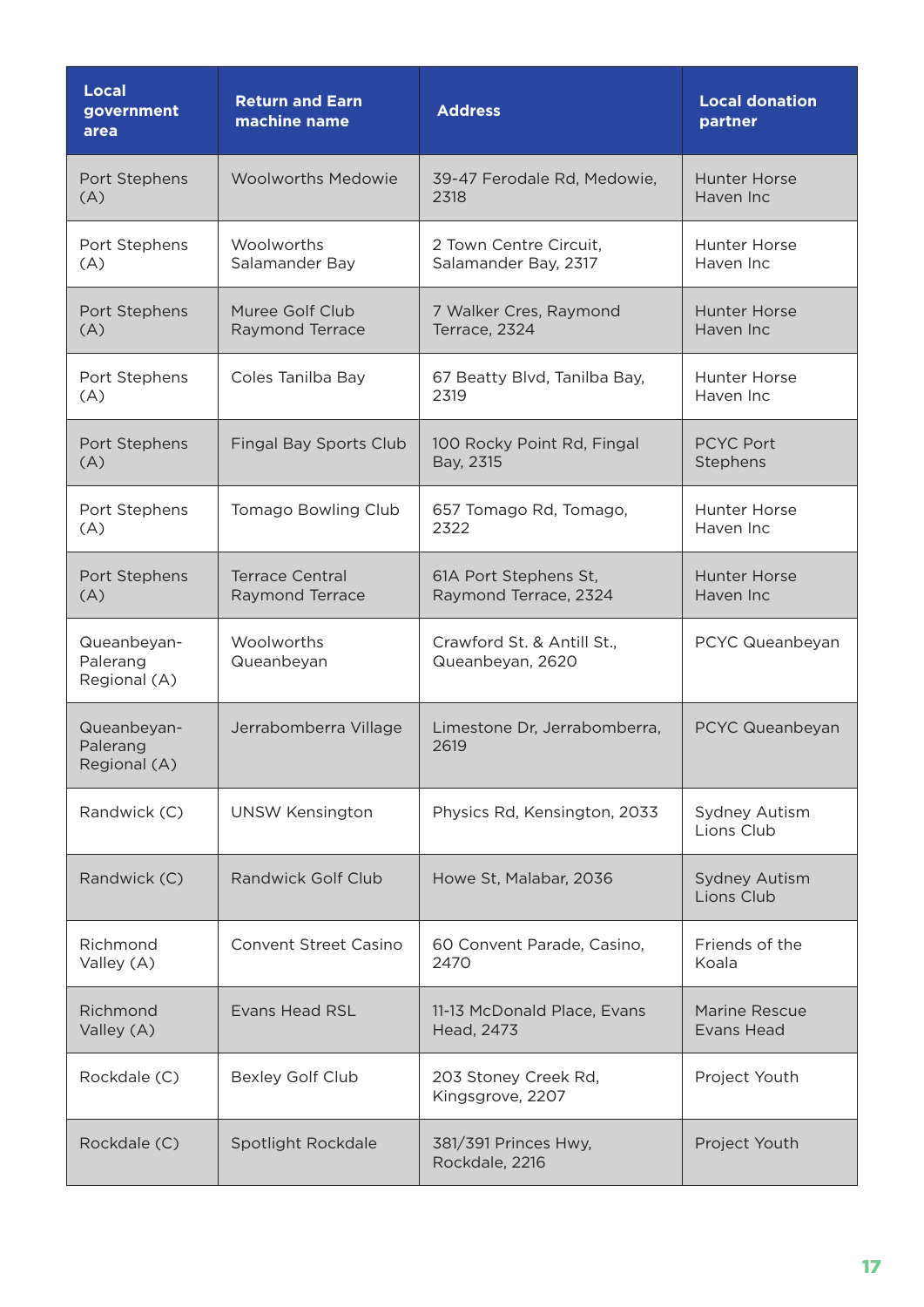| <b>Local</b><br>government<br>area | <b>Return and Earn</b><br>machine name              | <b>Address</b>                                             | <b>Local donation</b><br>partner     |
|------------------------------------|-----------------------------------------------------|------------------------------------------------------------|--------------------------------------|
| Ryde (C)                           | <b>Woolworths Marsfield</b>                         | Cnr Epping Rd & Balaclava Rd,<br>Marsfield, 2122           | <b>Sydney Autism</b><br>Lions Club   |
| Ryde (C)                           | Macquarie Centre                                    | Herring Rd & Waterloo Rd,<br>North Ryde, 2113              | <b>Sydney Autism</b><br>Lions Club   |
| Ryde (C)                           | <b>SUPA IGA</b><br>Meadowbank                       | 11A Bay Dr, Meadowbank, 2114                               | Sydney Autism<br>Lions Club          |
| Shellharbour<br>(C)                | Stockland<br>Shellharbour<br><b>Shopping Centre</b> | 211 Lake Entrance Rd, City<br>Centre, Shellharbour, 2529   | Women Illawarra                      |
| Shellharbour<br>(C)                | Killalea National Park                              | Killalea Drive, Shell Cove, 2592                           | Women Illawarra                      |
| Shellharbour<br>(C)                | <b>Albion Park RSL</b>                              | 160 Tongarra Rd, Albion Park,<br>2527                      | Women Illawarra                      |
| Shellharbour<br>(C)                | <b>PCYC Lake Illawarra</b>                          | 156 Reddall Parade, Lake<br>Illawarra, 2528                | <b>PCYC Lake</b><br><b>Illawarra</b> |
| Shellharbour<br>(C)                | <b>BP Albion Park Rail</b>                          | Creole Rd, Albion Park Rail,<br>2527                       | Women Illawarra                      |
| Shellharbour<br>(C)                | <b>Stockland Retail Park</b>                        | 5 Range Rd, Shellharbour City,<br>2529                     | Women Illawarra                      |
| Shoalhaven (C)                     | <b>Woolworths Vincentia</b>                         | Naval College Road, Vincentia,<br>2540                     | <b>PCYC Shoalhaven</b>               |
| Shoalhaven (C)                     | Nowra Fair                                          | 32-60 East Street, Nowra, 2541                             | PCYC Shoalhaven                      |
| Shoalhaven (C)                     | <b>Bomaderry Bowling</b><br>Club                    | 154 Meroo Rd, Bomaderry,<br>2541                           | <b>PCYC Shoalhaven</b>               |
| Shoalhaven (C)                     | IGA St Georges Basin                                | 1/136 Island Point Rd, St<br>Georges Basin, 2540           | PCYC Shoalhaven                      |
| Shoalhaven (C)                     | Milton Ulladulla Ex<br>Servos Club                  | 212-222 Princes Hwy, Ulladulla,<br>2539                    | <b>Treading Lightly</b>              |
| Shoalhaven (C)                     | Culburra Bowling &<br><b>Recreation Club</b>        | Cnr Prince Edward Ave & West<br>Cres, Culburra Beach, 2540 | PCYC Shoalhaven                      |
| Shoalhaven (C)                     | <b>Mollymook Bowling</b><br>and Recreation          | 60 Forest Way, Mollymook,<br>2539                          | <b>Treading Lightly</b>              |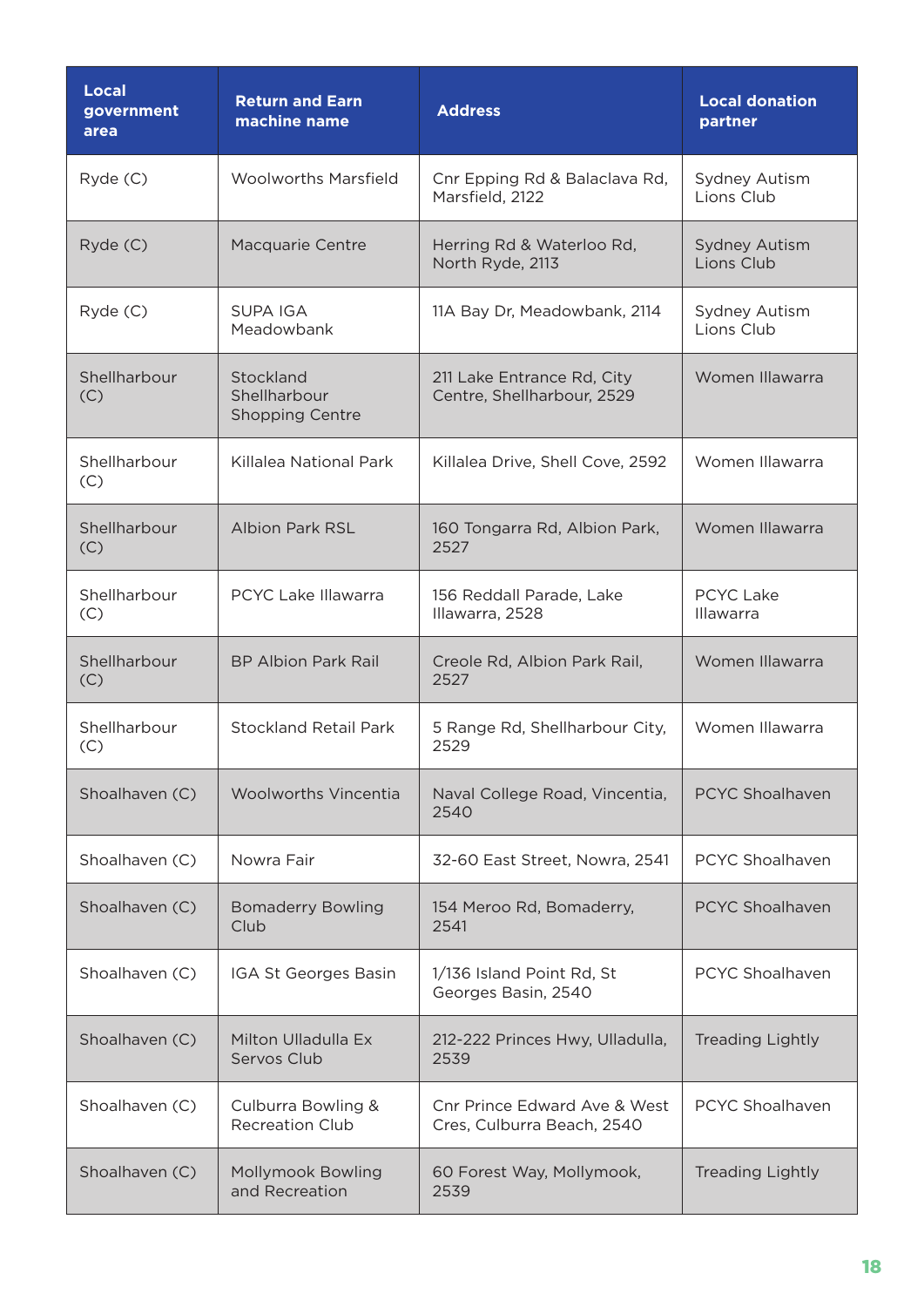| <b>Local</b><br>government<br>area  | <b>Return and Earn</b><br>machine name         | <b>Address</b>                                    | <b>Local donation</b><br>partner    |
|-------------------------------------|------------------------------------------------|---------------------------------------------------|-------------------------------------|
| Shoalhaven (C)                      | Ulladulla Marketplace                          | 116 Princes Highway, Ulladulla,<br>2539           | Treading Lightly                    |
| Shoalhaven (C)                      | <b>PCYC Shoalhaven</b>                         | 72 Park Rd, Nowra, 2541                           | <b>PCYC Shoalhaven</b>              |
| Singleton (A)                       | Singleton Plaza                                | 1 Gowrie St, Singleton, 2330                      | Early Links<br><b>Support Svces</b> |
| Singleton (A)                       | Singleton Golf Club                            | 51 Boundary St, Singleton,<br>2330                | Early Links<br><b>Support Svces</b> |
| Snowy Monaro<br>Regional (A)        | <b>Woolworths Cooma</b>                        | 12/20 Vale St., Cooma, 2630                       | <b>CUC Snowy</b><br>Monaro          |
| <b>Snowy Monaro</b><br>Regional (A) | Lake Jindabyne Hotel                           | 21 McLure Circuit, Jindabyne,<br>2627             | <b>CUC Snowy</b><br>Monaro          |
| <b>Snowy Valleys</b><br>(A)         | <b>Woolworths Tumut</b>                        | Herlihy & Fitzroy Street,<br><b>Tumut, 2720</b>   | Can Assist Tumut                    |
| Strathfield (A)                     | Sydney Markets/<br>Paddy Markets<br>Flemington | 318 Parramatta Road,<br>Homebush West, 2140       | <b>Sydney Autism</b><br>Lions Club  |
| Strathfield (A)                     | Strathfield Council<br>Carpark                 | 5 Churchill Avenue, Strathfield,<br>2135          | Sydney Autism<br>Lions Club         |
| Sutherland<br>Shire (A)             | Menai Market Place                             | 152/194 Allison Cres, Menai,<br>2234              | Project Youth                       |
| Sutherland<br>Shire (A)             | Southgate Shopping<br>Centre Sylvania          | Princes Hwy & Port Hacking<br>Rd, Sylvania, 2224  | Project Youth                       |
| Sutherland<br>Shire (A)             | Caringbah Bowling<br>Club                      | 105 Willarong Rd, Caringbah,<br>2229              | Project Youth                       |
| Sutherland<br>Shire (A)             | Westfield Miranda                              | 600 Kingsway, Miranda, 2228                       | Project Youth                       |
| Sutherland<br>Shire (A)             | <b>Sutherland Basketball</b><br>Association    | Waratah Park, Rawson Ave,<br>Sutherland, 2232     | Project Youth                       |
| Sutherland<br>Shire (A)             | Sylvania Southern<br>Districts Rugby Club      | 223B Belgrave Esplanade,<br>Sylvania Waters, 2224 | Project Youth                       |
| Sydney (C)                          | Kings Cross Car Park                           | 9A Elizabeth Bay Rd,<br>Elizabeth Bay, 2011       | <b>Sydney Autism</b><br>Lions Club  |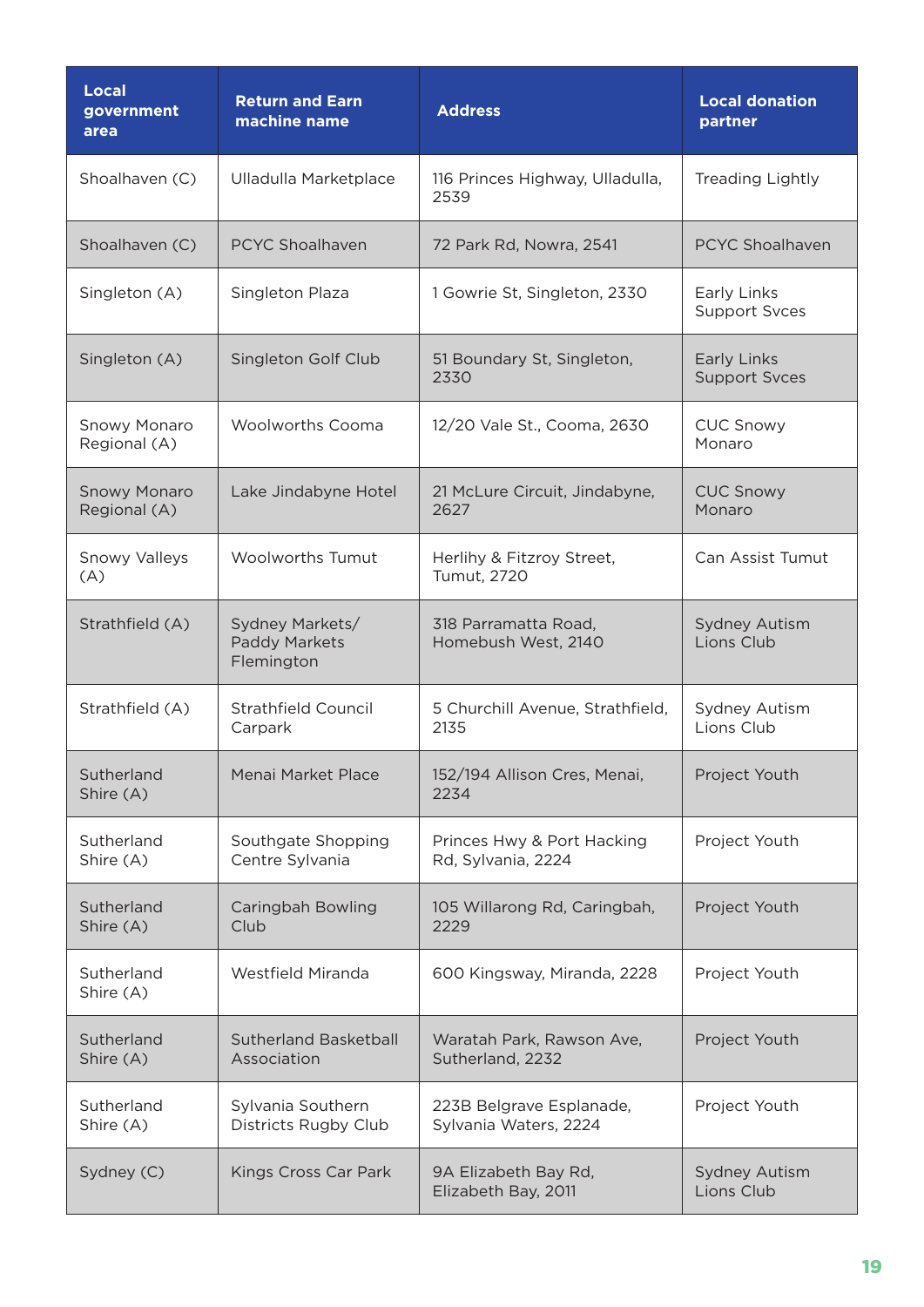| <b>Local</b><br>government<br>area | <b>Return and Earn</b><br>machine name | <b>Address</b>                                      | <b>Local donation</b><br>partner    |
|------------------------------------|----------------------------------------|-----------------------------------------------------|-------------------------------------|
| Sydney (C)                         | Sydney Park<br>Alexandria              | Sydney Park, 167-169 Euston<br>Rd, Alexandria, 2015 | <b>Rev Bill Crews</b><br>Foundation |
| Tamworth<br>Regional (A)           | Tamworth Shopping<br>Village           | Tamworth Shopping Village,<br>Tamworth, 2340        | <b>PCYC Tamworth</b>                |
| Tamworth<br>Regional (A)           | <b>Oxley Bowling Club</b>              | 158-168 Piper Street, North<br>Tamworth, 2340       | PCYC Tamworth                       |
| Tamworth<br>Regional (A)           | <b>IGA Calala</b>                      | 7/10 Campbell Rd, Calala,<br>2340                   | <b>PCYC Tamworth</b>                |
| Temora (A)                         | <b>IGA Temora</b>                      | Victoria St & Baker St, Temora,<br>2666             | Lions Club Temora                   |
| Tenterfield (A)                    | <b>Tenterfield Pool</b>                | Rouse St & Petrie St.<br>Tenterfield, 2372          | <b>Tenterfield Aged</b><br>Care Ctr |
| The Hills Shire<br>(A)             | <b>Woolworths Head</b><br>Office       | 1 Woolworths Way, Bella Vista,<br>2153              | RFS Kellyville                      |
| The Hills Shire<br>(A)             | <b>Woolworths Glenorie</b>             | 936-938 Old Northern Road,<br>Glenorie, 2157        | Asylum Seekers<br>Centre            |
| The Hills Shire<br>(A)             | Woolworths Kellyville                  | 88 Wrights Road, Kellyville,<br>2155                | RFS Kellyville                      |
| The Hills Shire<br>(A)             | <b>Baulkham Hills Sports</b><br>Club   | 11 Renown Rd, Baulkham Hills,<br>2153               | Asylum Seekers<br>Centre            |
| The Hills Shire<br>(A)             | The Centre Dural                       | 1 Pelitt Ln, Dural, 2158                            | Sydney Autism<br>Lions Club         |
| The Hills Shire<br>(A)             | Home Co Rouse Hill                     | 4-6 Commercial Rd, Rouse<br>Hill, 2155              | RFS Kellyville                      |
| The Hills Shire<br>(A)             | <b>Aventus Castle Hill</b>             | 16-18 Victoria Ave, Castle Hill,<br>2154            | RFS Kellyville                      |
| The Hills Shire<br>(A)             | North Kellyville Square                | 46 Withers Rd, Kellyville, 2155                     | RFS Kellyville                      |
| The Hills Shire<br>(A)             | Grove Square<br><b>Baulkham Hills</b>  | 375-383 Windsor Rd,<br>Baulkham Hills, 2153         | Asylum Seekers<br>Centre            |
| The Hills Shire<br>(A)             | Kellyville Village                     | 90 Wrights Rd, Kellyville, 2155                     | <b>RFS Kellyville</b>               |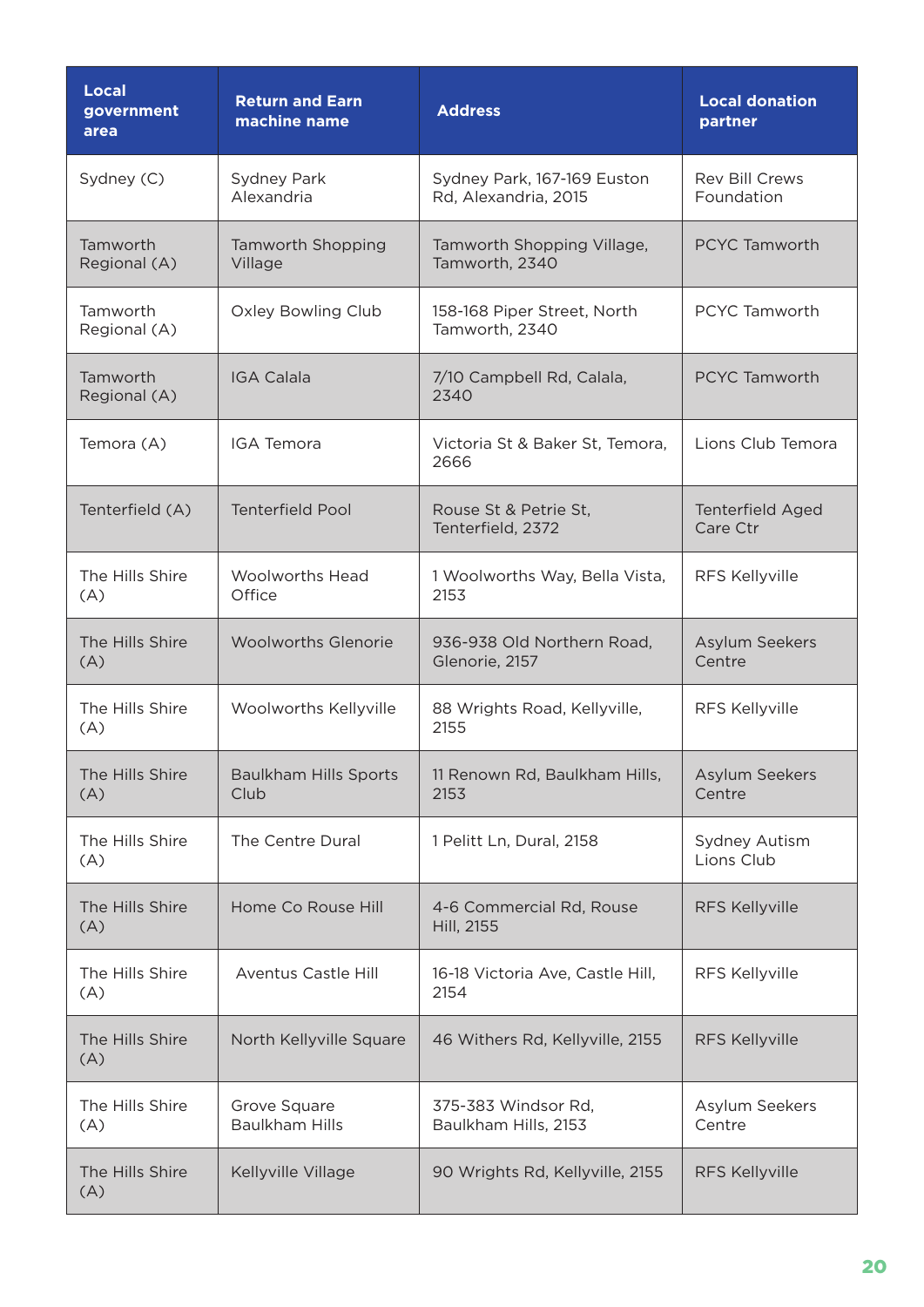| <b>Local</b><br>government<br>area | <b>Return and Earn</b><br>machine name | <b>Address</b>                                | <b>Local donation</b><br>partner    |
|------------------------------------|----------------------------------------|-----------------------------------------------|-------------------------------------|
| Tweed (A)                          | Kingscliff Shopping<br>Village         | 22-26 Pearl St, Kingscliff, 2487              | Friends of the<br>Koala             |
| Tweed (A)                          | Murwillumbah Rail Site                 | 1 Railway Street, South<br>Murwillumbah, 2484 | Friends of the<br>Koala             |
| Tweed (A)                          | Terranora Shopping                     | 14 Henry Lawson Dr, Terranora,                | Friends of the                      |
|                                    | Village                                | 2486                                          | Koala                               |
| Tweed (A)                          | <b>Tweed City Shopping</b>             | 54 Minjungbal Dr, Tweed                       | Friends of the                      |
|                                    | Centre                                 | Heads South, 2486                             | Koala                               |
| Tweed (A)                          | Cudgen Leagues Club                    | 3 Wommin Bay Rd, Kingscliff,                  | Friends of the                      |
|                                    | Kingscliff                             | 2487                                          | Koala                               |
| Tweed (A)                          | Pottsville Sports                      | Lot 479 Tweed Coast Rd,<br>Pottsville, 2489   | Friends of the<br>Koala             |
| Tweed (A)                          | Return and Earn                        | 61-65 Wharf St, Tweed Heads,                  | Friends of the                      |
|                                    | <b>Centre Tweed Heads</b>              | 2485                                          | Koala                               |
| <b>Upper Hunter</b><br>Shire (A)   | <b>Woolworths Scone</b>                | 35 Main St., Scone, 2337                      | Early Links<br><b>Support Svces</b> |
| Upper Lachlan                      | <b>IGA Crookwell</b>                   | 80-86 Goulburn St, Crookwell,                 | Crookwell                           |
| Shire (A)                          |                                        | 2583                                          | <b>Community Trust</b>              |
| Wagga Wagga                        | Woolworths Wagga                       | 30 Gurwood Street, Wagga                      | BaptistCare Wagga                   |
| (C)                                | Wagga North                            | Wagga, 2650                                   | Wagga                               |
| Wagga Wagga                        | Kooringal Mall                         | Shop 41-51 Lake Albert Rd,                    | BaptistCare Wagga                   |
| (C)                                |                                        | Wagga Wagga, 2650                             | Wagga                               |
| Waverley (A)                       | Westfield Bondi                        | 500 Oxford St, Bondi                          | <b>Sydney Autism</b>                |
|                                    | Junction                               | Junction, 2022                                | Lions Club                          |
| <b>Western Plains</b>              | Woolworths                             | 81 Arthur St., Wellington, 2820               | Wellington                          |
| Regional (A)                       | Wellington                             |                                               | Progress Group                      |
| <b>Western Plains</b>              | Delroy Park Shops                      | Corner Minore & Baird Drive,                  | Macquarie Home                      |
| Regional (A)                       |                                        | West Dubbo, 2830                              | Stay Dubbo                          |
| <b>Western Plains</b>              | Dubbo Square                           | 177 Macquarie St, Dubbo,                      | Macquarie Home                      |
| Regional (A)                       |                                        | 2830                                          | Stay Dubbo                          |
| Wingecarribee                      | <b>Highlands Marketplace</b>           | 197 Old Hume Highway,                         | <b>Moss Vale Mens</b>               |
| (A)                                |                                        | Mittagong, 2575                               | Shed                                |